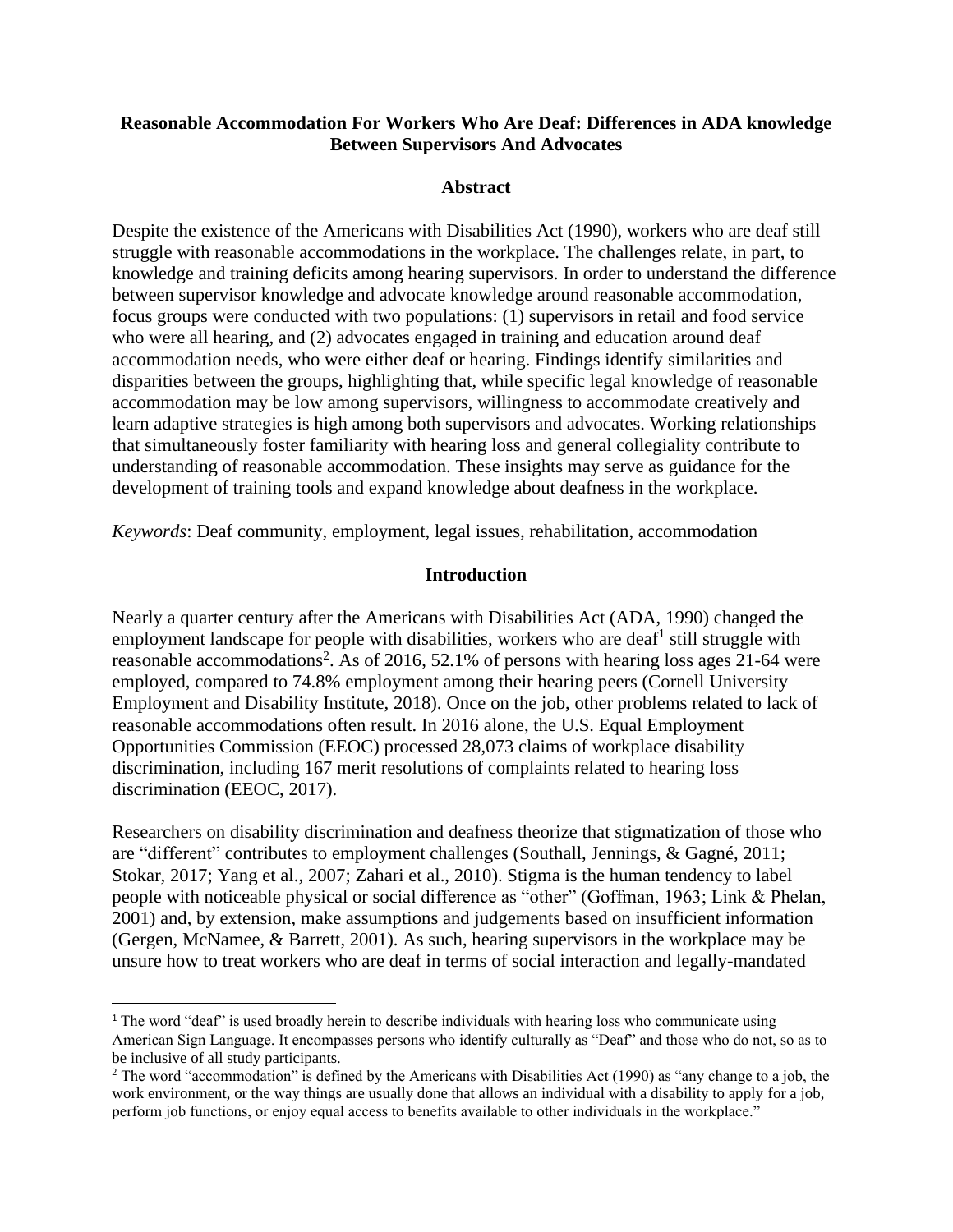reasonable accommodations. Underestimation of worker ability and insufficient support for core functions of the job may be an outcome of this stigmatization.

The food service and retail are common employment sectors where accommodation needs arise for workers who are deaf and workers with disabilities (U.S. Department of Labor, 2016), as they present fewer barriers to access related to communication and level of education (Jasper & Waldhart, 2013; Carnevale, Smith & Strohl, 2010). As such, they have become common arenas for accommodation needs to present themselves—and correspondingly, common arenas for accommodation problems to occur. The challenge is partially related to supervisors' lack of information about what accommodations are, when they are needed, and how they can be provided (Haynes & Linden, 2012; Matejkovic & Matejkovic, 2008). Individuals who are deaf may use multiple forms of accommodation (e.g., writing, gesture, and sign language), but poor implementation by supervisors can become an added barrier to stigma or social bias that may already be present.

Advocates such as social workers and vocational rehabilitation specialists provide support to workers who are deaf and their supervisors. Support may come in the form of education and training, although the nature of support and education may vary based on the specificities of the work context. Additionally, advocates serve a broad spectrum of individuals with hearing loss, and may not necessarily be well-versed in the specific needs of retail and food service settings. For example, such workplaces may be faster-paced and may involve less access to technology than other settings such as offices. Additionally, retail and food service settings may be part of corporate chains with generic central training protocols. Although deaf-specific information is available through online clearinghouses such as the Job Accommodation Network (www.askjan.org) and the National Technical Institute for the Deaf's Center on Employment (www.ntid.rit.edu/nce), it is rarely included in proprietary corporate training modules for retail and restaurant workers.

When supervisors are missing reasonable accommodation information and advocates have expertise but do not know which topics should be shared with supervisors, workplace challenges arise. The current study aims to address the following question: In what ways does advocate knowledge of reasonable accommodations differ from supervisor knowledge of reasonable accommodations for workers who are deaf? For the purposes of this study, "knowledge" is operationalized as familiarity with individuals who are deaf, awareness of the features of the ADA, and experiential learning gained through use of accommodations. A clearer understanding of what supervisors need to know can inform new training strategies for advocates to use in improving on-the-job accommodations for workers who are deaf.

#### **Background**

While a great deal of research exists on employment metrics and outcomes related to the ADA, few studies have assessed accommodation knowledge possessed by supervisors in the workplace. Studies about managerial attitudes toward disability tend to focus on the hiring stage (Capella, 2003; Copeland, 2007; Jasper & Waldhardt, 2013, Southall, Jennings, & Gagné, 2011), or examine the corporations and chains that employ supervisors rather than the supervisors themselves.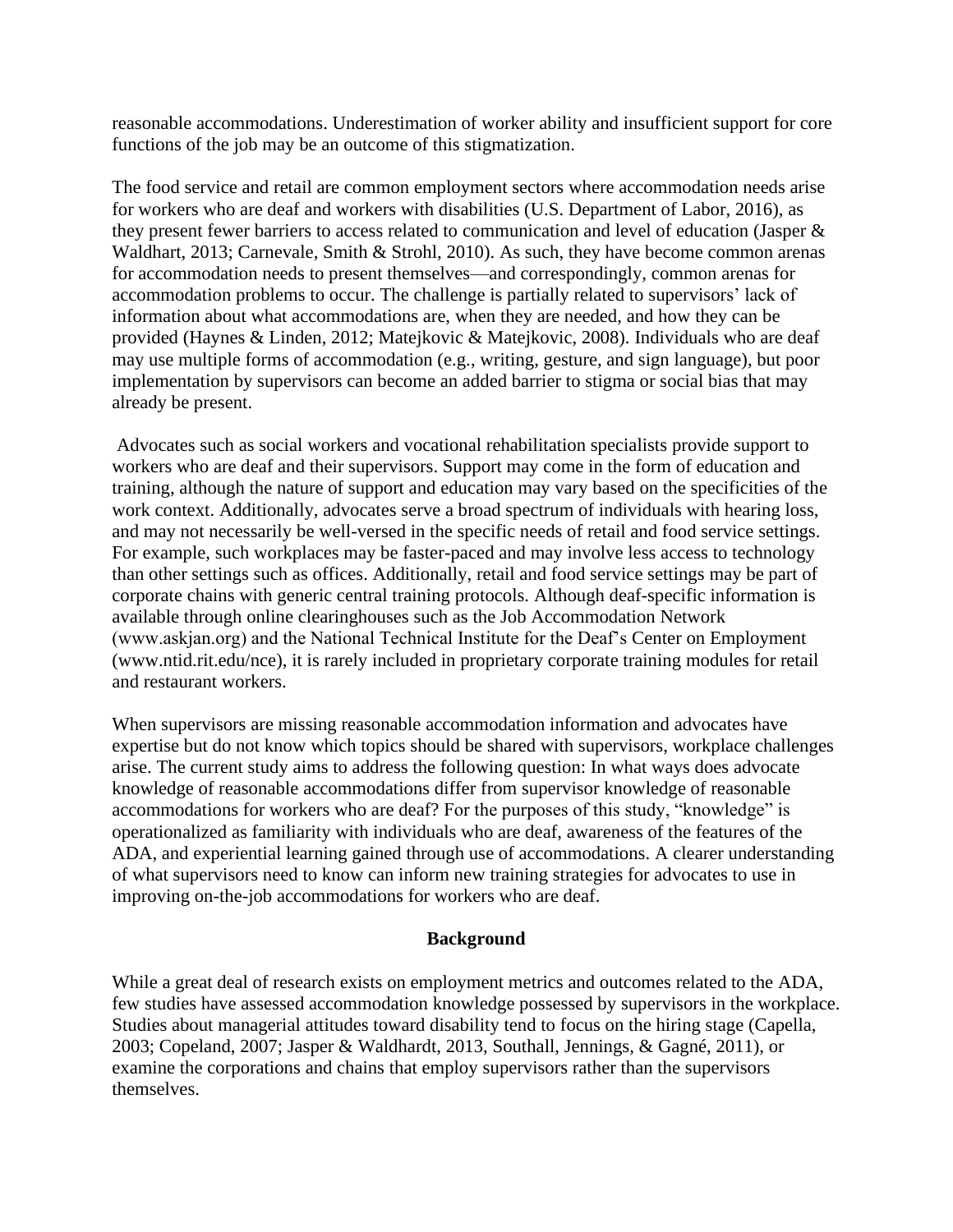Paez (2010) assessed management knowledge and training on general disabilities and found that supervisors were neutral about the idea of hiring workers who needed accommodations, but were notably concerned about costs. Furthermore, only a few participants in Paez's study had formal knowledge of the ADA. More recent initiatives in the field of vocational rehabilitation have emphasized strategies for consultation, diversity training, and even funding provision by disability advocates (Hagner  $& Cooney, 2003$ ), but these pertain primarily to severe disabilities with different needs from those who are deaf or hard of hearing; also, deaf-specific strategies are not highlighted.

Existing studies on supervisors working with employees who are deaf are outdated. A metaanalysis conducted six years after the passage of the ADA revealed notably low levels of awareness that assistive technologies existed (Dowler & Walls, 1996). Several training and integration programs in the United States and abroad have created food service employment niches for workers who are deaf, in which hearing supervisors at specific locations receive intensive training (Friedner, 2013; New Zealand Business, 2015), but these programs do not offer resources to general employers who may happen to hire workers who are deaf. Qualitative research conducted more recently with workers who are deaf and their supervisors revealed that supervisor-worker communication is amicable, but limited and infrequent (Stokar & Orwat, 2018). Rosengreen and Saladin (2010) also identified limited communication as a contributor to productivity loss, and Stokar and Orwat (2018) found that, despite positive intentions of hearing supervisors, workers who are deaf in the food service sector typically find the accommodations offered to be less than adequate.

Only a few studies have aimed to identify what kinds of knowledge supervisors want and need (Gilbride et al., 2003; Gold et al., 2012). Dong, Oire, Macdonald-Wilson and Fabian (2010) developed and validated the Reasonable Accommodation Factor Scale (RAFS), a questionnaire that compares stakeholder perspectives on the relative importance of different factors involved in the accommodation process. The RAFS does not focus on deaf-specific accommodations, but is a step in the right direction.

The nature of communication between supervisors and advocates of workers who are deaf varies highly, and current research does not reflect the differences in their knowledge sets and practices. There is insufficient information in the literature about how—and if—training and education on reasonable accommodations are used at retail and food service locations. Without this baseline knowledge, providing effective information to supervisors becomes an even greater challenge.

The current study aims to address the following question: In what ways does advocate knowledge of reasonable accommodations differ from supervisor knowledge of reasonable accommodations for workers who are deaf? Identifying these disparities may allow advocates to fill in gaps with existing training content.

#### **Methods**

The two primary groups impacting experiences of workers who are deaf on the job are supervisors and advocates. The nature of their communication with workers who are deaf—and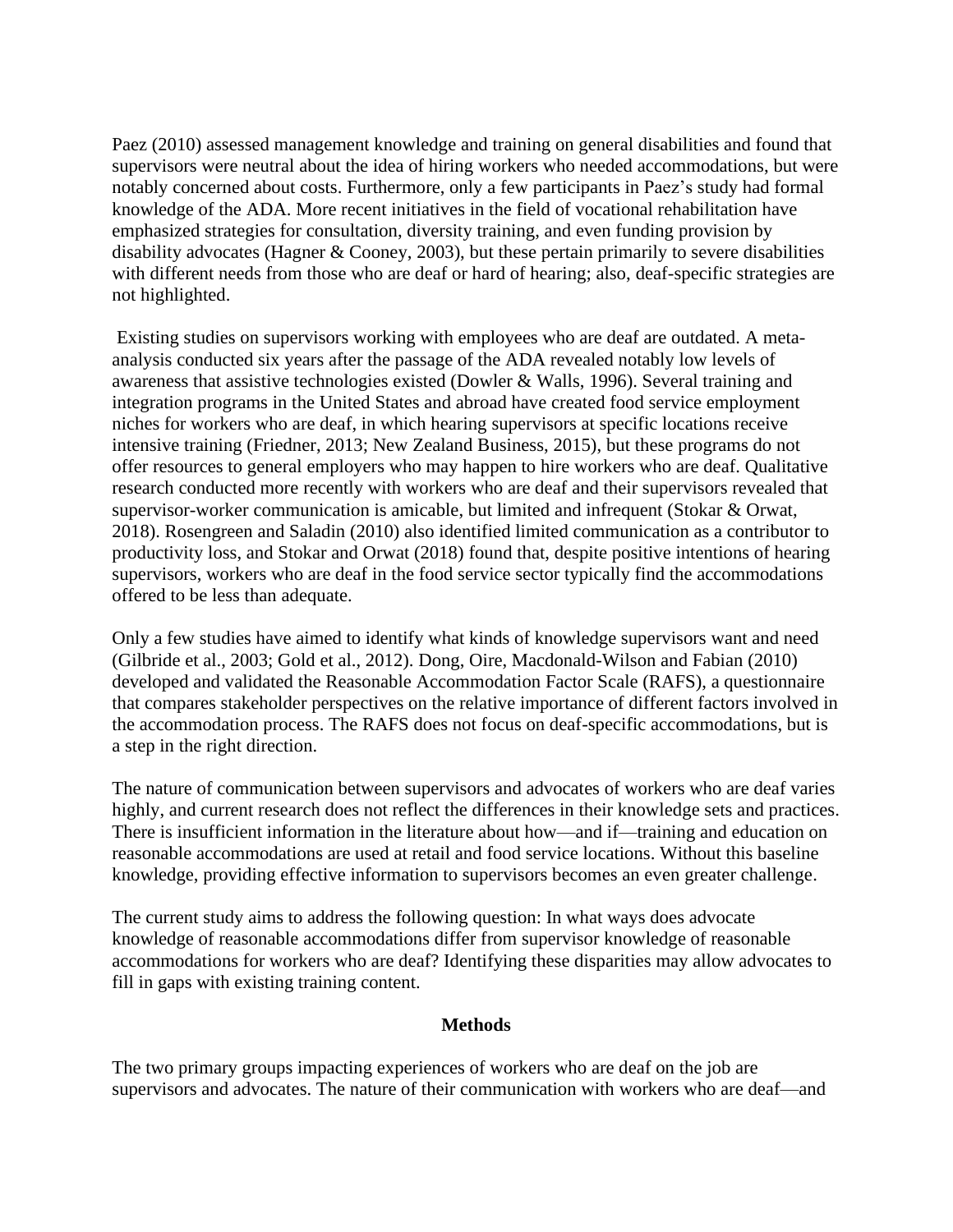with each other—varies highly, and current research does not reflect the differences in their knowledge sets and practices. Even when training protocols and employment outcomes are known, there is insufficient information about how—and if—training and education on reasonable accommodations are used at retail and food service locations. Without this baseline knowledge, providing effective information to supervisors becomes an even greater challenge.

# **Recruitment**

Two populations were sampled for this study: hearing supervisors in retail and food service sectors, and advocates serving deaf populations through direct service and community training. For inclusion in the sample, supervisors needed a direct working relationship with at least one worker who was deaf. The advocates could be deaf or hearing but needed to (a) work in an intermediation capacity between deaf employees and supervisors in the community, and (b) engage with the ADA as part of their role.

Since workers who are deaf create a low-incidence population and therefore difficult to identify (Giangreco, 2000; United States Department of Commerce, 2017), snowball sampling was utilized to recruit study participants. Professionals at well-known service centers for individuals who are deaf in Chicago and Northwest Indiana were contacted and invited to participate in focus groups. They then identified other professionals who provided training and resources for hearing members of the community in addition to deaf clients. They were also asked if they knew of retailers and restaurants in the region who employed workers who are deaf. Recruitment messages were also posted on social media sites catering to Deaf community members, but received no responses.

To recruit supervisors, snowball sampling was again conducted. After identifying known sites that employed workers who are deaf through professional networks, the researcher reached out to comparable businesses in the region based on suggestions and recommendations. The researcher also contacted employers with similar characteristics (such as other locations of the same chain of food retailers) without direct referrals and learned that they, too, employed workers who are deaf. Messages were also posted on social media sites for restaurant and retail business organizations on local and national levels, but did not receive any responses through these channels.

# **Data Collection**

After receiving IRB approval, data was collected about reasonable accommodation knowledge and other workplace experiences along three primary dimensions: General familiarity with workers who were deaf, source and extent of ADA legal knowledge, and knowledge gained through reasonable accommodation implementation and other adaptations in the workplace (see question protocols in Appendices A and B). Small focus groups of approximately three or four participants per session were conducted in the Chicago Metropolitan Area and Northwest Indiana in the summer and fall of 2017. Small focus groups provide more opportunities for individual participants to speak and interact, compared with more traditional focus groups of a larger size, where some participants engage sparingly with the group (Marshall & Rossman, 2006). Small focus groups are also optimal for specialized participants who, as in the case of the food service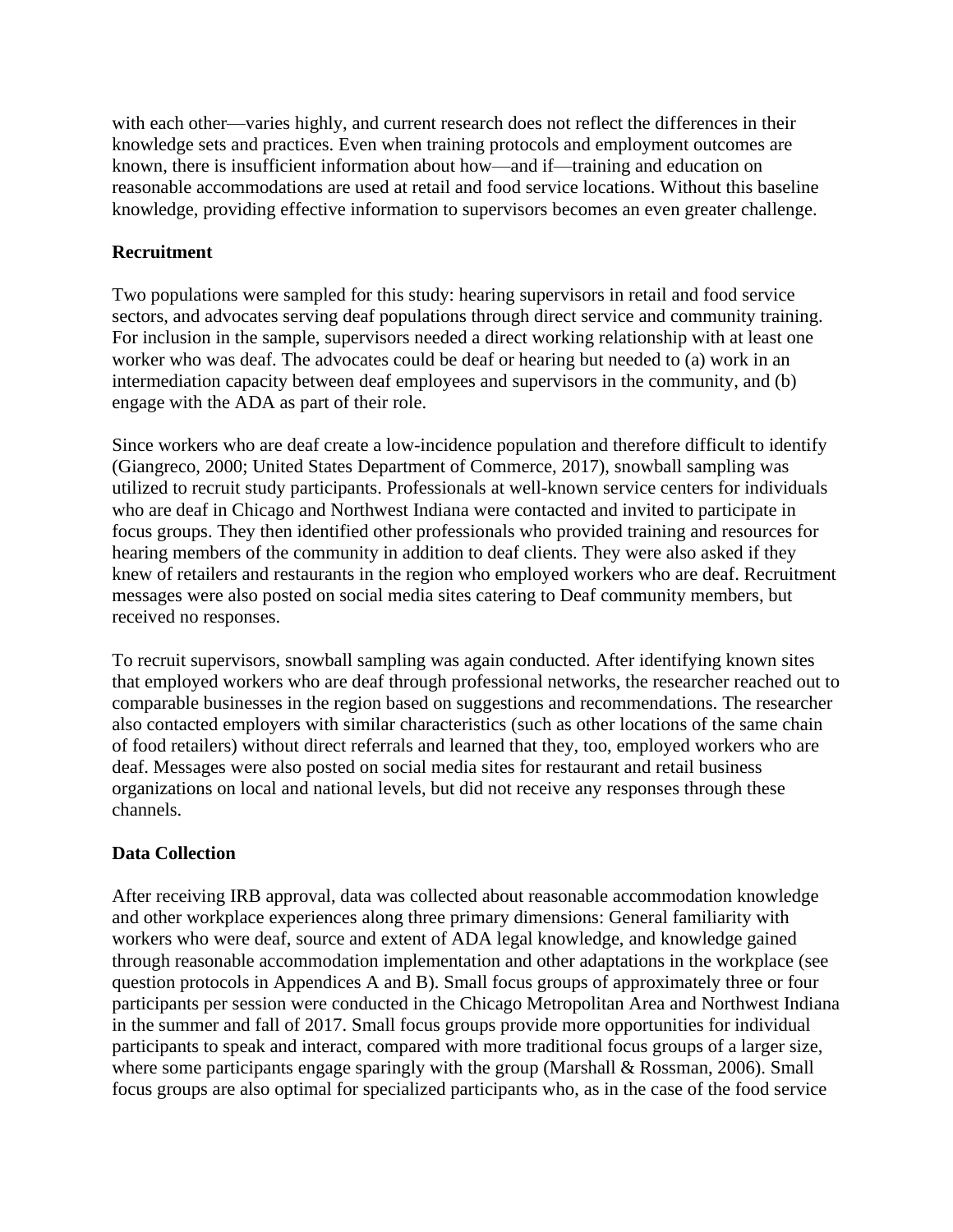and retail sectors, have schedules that are difficult to accommodate (Denney, Aten, & Leavell, 2011).

Four groups of hearing supervisors in restaurant and food retail and four groups of advocates who provided support and training related to deaf accommodation were conducted. Focus groups for supervisors were held in the back offices and breakrooms of retail establishments and focus groups for advocates were held primarily in conference rooms of nonprofit organizations.

The researcher, fluent in English and ASL, employed both languages as needed to collect information from the groups. A native English user, her ASL skills are credentialed through the nationally recognized American Sign Language Proficiency Interview, and she possesses over six years of experience as a direct service provider in vocational rehabilitation for individuals who are deaf. All groups conducted with advocates included communication in ASL and were video-recorded with participant consent. Three out of four such groups were conducted exclusively in ASL, and the fourth worked with a certified ASL interpreter, as not all advocates were fluent.

The recordings from these groups were translated into English and transcribed using Microsoft Word on a password-protected computer in a locked office. Once completed, a de-identified sample of transcript was peer-reviewed by a bilingual Deaf researcher, who affirmed accuracy and linguistic and cultural fidelity. The focus groups with restaurant and food retail supervisors were conducted in spoken English. With participant consent, they were audio- recorded and transcribed for analysis.

# **Analysis**

Upon completion of data collection, transcripts were subject to open-ended qualitative analysis through a coding process using MAXQDA software, informed by grounded theory (Charmaz, 2000; Corbin & Strauss, 2008). As is common with grounded analysis, an initial round of open coding was conducted to establish parent codes and sub-codes (Saldaña, 2015). Parent codes were general, broader thematic designations, while sub-codes, highlighted more specific dimensions of themes. In total, fourteen parent codes and twelve sub-codes were identified.

After open coding was complete, a second round of axial coding took place to identify themes and illustrate relationships between conceptual themes (Corbin & Strauss, 2008). Axial analysis divided open codes into 8 Social/Attitudinal themes, 16 ADA law/accommodation themes, and 2 codes that straddled both categories. Findings then emerged from related themes within these groupings.

A lexical search was also conducted using each of the transcriptions. Lexical searches provide an added layer to content analysis of raw text in grounded theory research, particularly when inquiries center on participant knowledge of specific terms and ideas (Lai & To, 2015). Eight key terms were employed, and comparisons were made between frequency of usage by supervisors and frequency of usage by advocates. Together with emergent themes from the coding process, outcomes of the lexical search are discussed in the results section.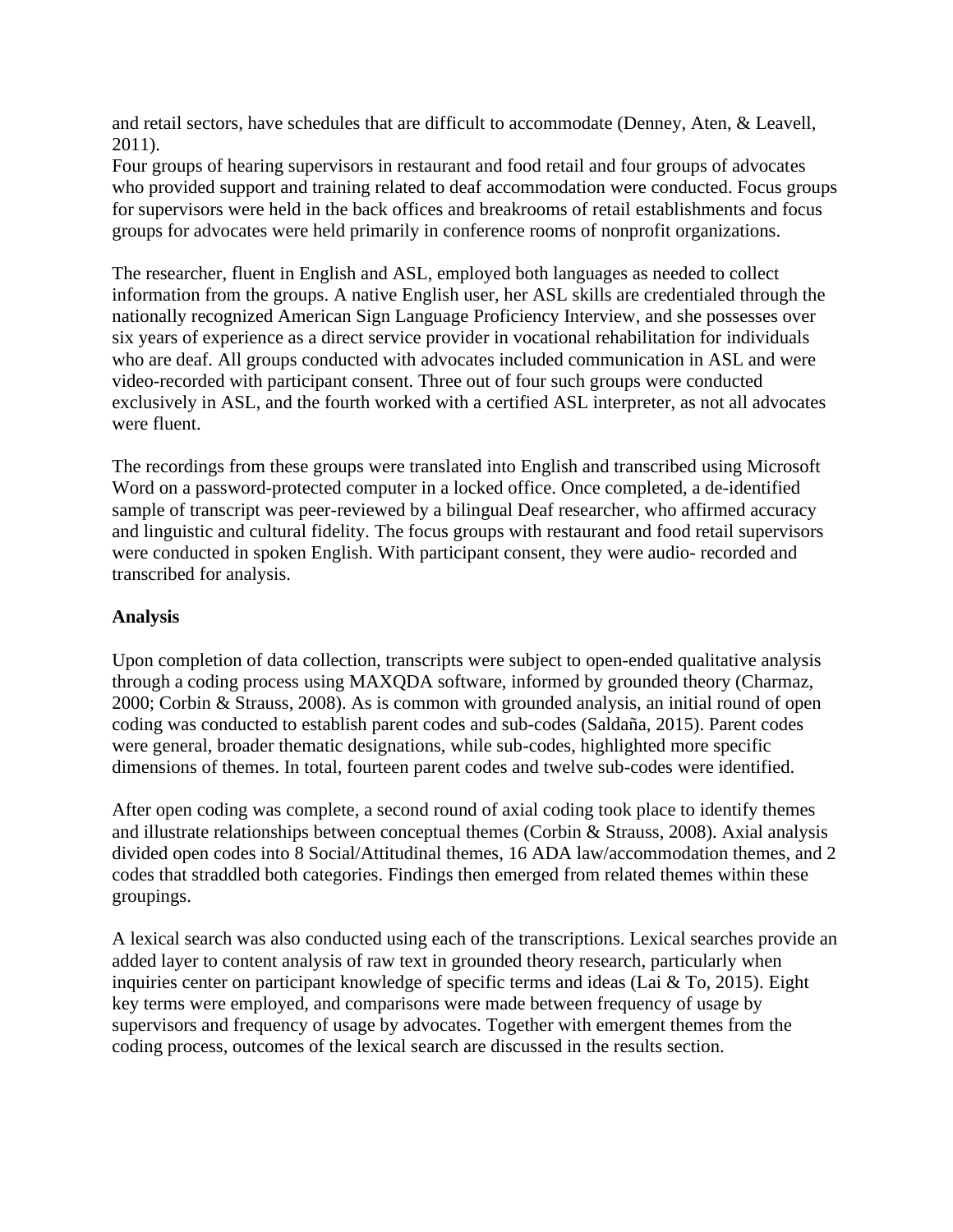#### **Results**

#### **Sample**

|                        | Total( $N=28$ ) | Supervisors $(n=14)$ | Advocates $(n=14)$ |
|------------------------|-----------------|----------------------|--------------------|
| Gender                 | $n$ (%)         |                      |                    |
| Male                   | 7(25%)          | 4(29%)               | 3(21%)             |
| Female                 | 21 (75%)        | 10 (71%)             | 11 (79%)           |
| Age                    |                 |                      |                    |
| 20-30                  | 5(18%)          | 4 (29%)              | 1(7%)              |
| $31 - 40$              | 10(36%)         | 2(14%)               | 8 (58%)            |
| $41 - 50$              | 9(32%)          | 6(43%)               | 3(21%)             |
| 50<                    | 3(11%)          | 2(14%)               | 1(7%)              |
| Undisclosed            | 1(3%)           |                      | 1(7%)              |
| Race                   |                 |                      |                    |
| White                  | 20 (72%)        | 8 (58%)              | 12 (86%)           |
| $Black$                | 2(7%)           | 2(14%)               |                    |
| Asian                  | $1(3.5\%)$      |                      | 1(7%)              |
| Latino/Hispanic        | 2(7%)           | 2(14%)               | $\boldsymbol{0}$   |
| Middle Eastern         | $1(3.5\%)$      | 1(7%)                | $\boldsymbol{0}$   |
| <b>Mixed Ethnicity</b> | 2(7%)           | 1(7%)                | 1(7%)              |
| Education              |                 |                      |                    |
| <b>HS</b> Diploma      | 3(11%)          | 3(21%)               |                    |
| Some College           | 5(18%)          | 4(29%)               | 1(7%)              |
| 2 yr Degree            | $1(3.5\%)$      | 1(7%)                |                    |
| 4 yr Degree            | 10 (35%)        | 5(36%)               | 5(36%)             |
| Graduate Degree        | 8 (29%)         |                      | 8 (57%)            |
| Undisclosed            | $1(3.5\%)$      | 1(7%)                |                    |
| <b>Hearing Status</b>  |                 |                      |                    |
| Hearing                |                 | 14 (100%)            | 7(50%)             |
| $d/$ Deaf              |                 | $\boldsymbol{0}$     | 7(50%)             |
|                        |                 |                      |                    |

*Table 1.1: Participant self-reported gender, age, race, education, and hearing status*

Eight small focus groups were conducted with 28 participants. Participants ranged from 21-67 years old. Seventy-five percent (*n*= 21) identified as female, and 25% (*n*=7) identified as male. The high number of female supervisors in the study is notable considering that, in the United States, men are employed as supervisors of retail sales workers at a significantly higher rate than women, by approximately 12% (U.S. Department of Labor, 2016).

Seventy-two percent  $(n= 20)$  identified as White, with 28%  $(n=8)$  identifying with one or more other races. Levels of completed education ranged from high school diploma to graduate degree. All supervisor participants identified as hearing and worked at corporate chain retailers (>1000)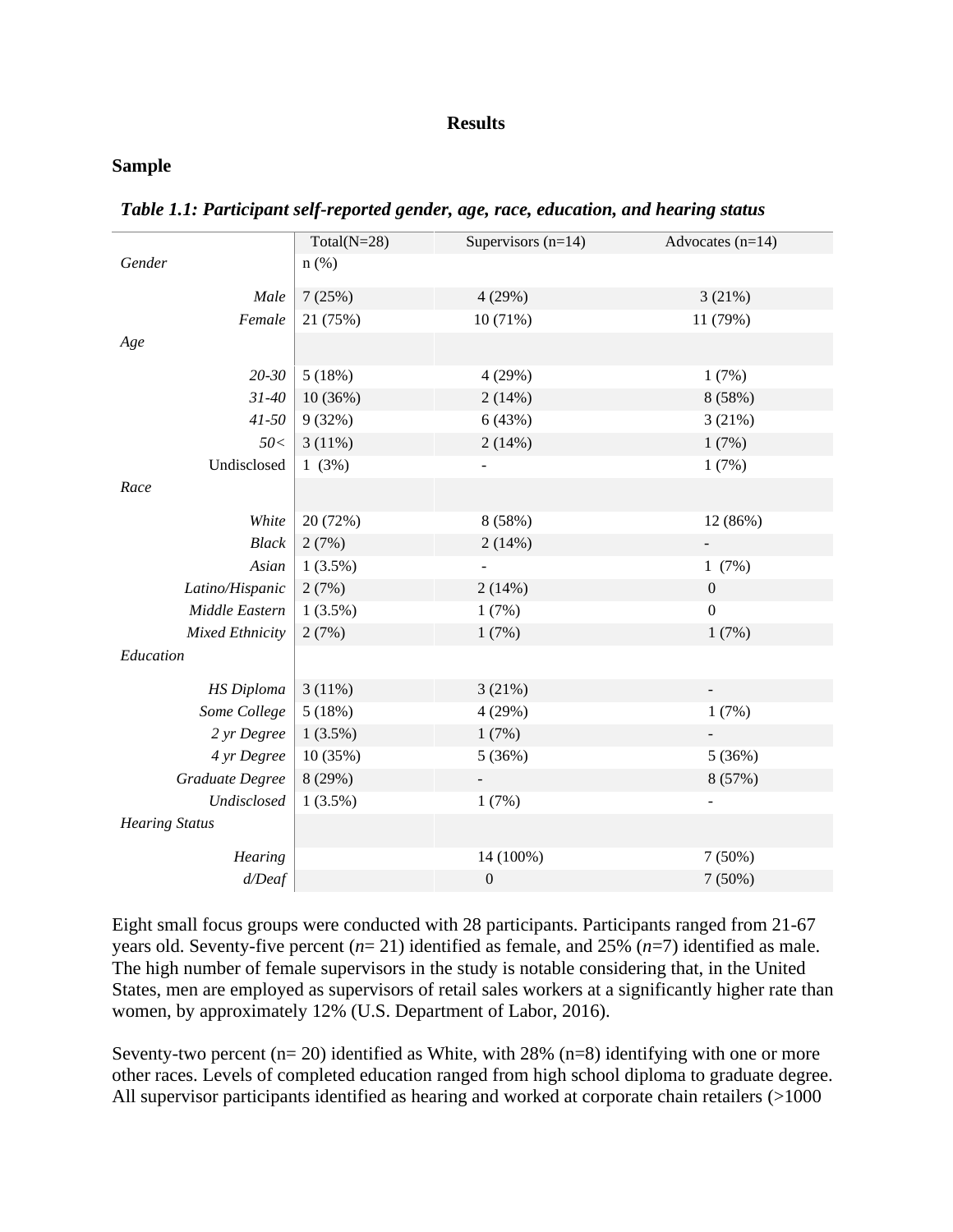employees) with the exception of two food service supervisors at independent employers (<100 employees). Advocates were divided evenly between hearing (*n*=7) and deaf (*n*=7) and were employed by either government-funded programs or private non-profits that received some government funding.

# **Advocate and Supervisor Knowledge**

As previously stated, "knowledge" is operationalized herein as familiarity with individuals who are deaf, awareness of the features of the Americans with Disabilities Act (ADA), and experiential learning gained through use of accommodations. The following articulates focus group findings vis-à-vis these dimensions.

# **Dimension 1: Familiarity with Individuals who are Deaf**

Toward the end of assessing knowledge of reasonable accommodations for workers who are deaf, focus group questions first included an assessment of exposure to deaf populations in general (see Appendices A and B). The following findings describe baseline knowledge of deaf individuals possessed by supervisors and workers.

Supervisor experiences with deafness in the workplace were limited. Two supervisors had worked with workers who were deaf before their current employees, and two had managed workers with mild hearing loss. Several noted that they had never encountered any type of disability in the workplace. They all reported significant learning and development once a relationship was established with their current employee who was deaf. Three supervisors made parallels to hiring workers with intellectual or developmental disabilities but described their experience with workers who are deaf as being completely different. Supervisors were open about sharing what they did not know, and their language choices demonstrated salience of concept understanding but lack of familiarity with ADA terminology. Several supervisors referred to American Sign Language as "hand signals," and others used the adjective "handicapped," a term that is outdated both in law and in common parlance.

Exactly half of the advocates sampled in this study self-identified as  $\text{Daf}^3$  or deaf. None lost their hearing at a late age, and all reported to be highly familiar with deaf employment issues, both from personal experience and by virtue of their roles in advocacy and education. The other half of the sample identified as hearing but purported extensive knowledge of individuals who are deaf through their professional roles. Several hearing advocates drew knowledge and expertise from work with the wider disability community, and one identified as a member of the disability community.

Many participants cautioned, however, that exposure to individuals who are deaf does not necessarily equip one to know exactly how workers who are deaf should be reasonably accommodated in every workplace. They described scenarios of supervisors doing well even when having limited exposure, and scenarios where those with extensive experience still

<sup>3</sup> Deaf written with a capital "D" denotes a cultural identity characterized by social affinity and use of American Sign Language (Christensen & Delgado, 1993; Padden & Humphries, 1988; Sheridan and White, 2013) and does not always relate directly to physiological hearing loss.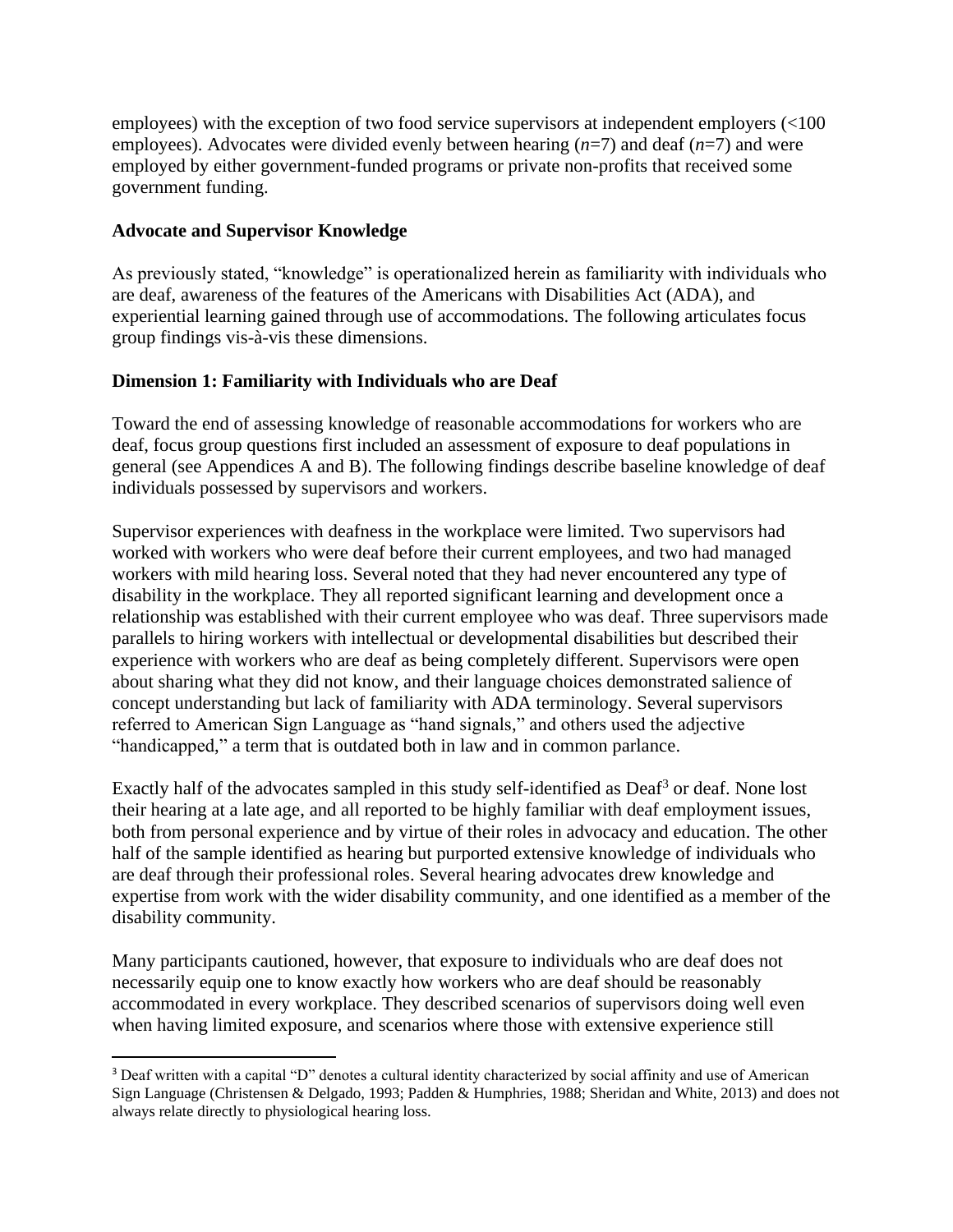encountering challenges navigating reasonable accommodation. For example, Jessica<sup>4</sup>, a Deaf advocate, recounted:

All deaf people you meet are not the same. Not the same. Believe me. Some interact just fine, some require more.

Sean, an advocate at a private non-profit, concurred:

From my experience, as a deaf person, there are three different kinds of deaf people. One is the over-doer. You know, they, they think the world owes them everything. One little things that happens at the job, or if they never hear back from an employer they automatically think that it's discrimination. Two is the clueless. They have no idea. It's, um, "How do I talk with someone/How do I talk to a co-worker? If I don't, what do I do if there is a meeting?" You know, those are the kinds that need help. And three is the independent people. They already know what to do. They have more common sense and they can pace themselves.

*Commonalities*: Both mangers and advocates noted that, regardless of past experience or familiarity with workers who are deaf, attitudinal factors were critical. Both populations stressed the importance of not being intimidated by deafness as a new workplace variable, "afraid" or "awkward" with candidates who are deaf. The importance of openness to learning through new exposure was also stressed. As Ariela, a Deaf legal advocate, noted:

Assume the best of intentions…deaf and hearing. Just look at it in the most positive interpretation and go from there.

Ultimately, willingness to form social relationships and openness to learning made a positive impact on the development of accommodation knowledge at all sites.

# **Dimension 2: Knowledge of the ADA**

**General awareness**. The second, more specific aim of focus group questions was to explore legal and logistical knowledge of reasonable accommodations held by the participants. The following findings describe baseline knowledge of the Americans with Disabilities Act (1990)—the essential framework for the provision of reasonable accommodations in the workplace—possessed by supervisors and workers.

The level of legal knowledge among supervisors—specifically familiarity with the ADA—was generally low. While all but a few supervisors (*n*=5) knew what reasonable accommodations were, they were unfamiliar with the language and technicalities of the law. Giselle, a retail shift supervisor with one long-time worker who is deaf, shared her perspective:

I never think of "accommodation" with the deaf people. The things we do are just instinct. You know, you can't page, so you text! People are just happy to help, but there's not legal framework, no.

<sup>4</sup> All participant names used are pseudonyms.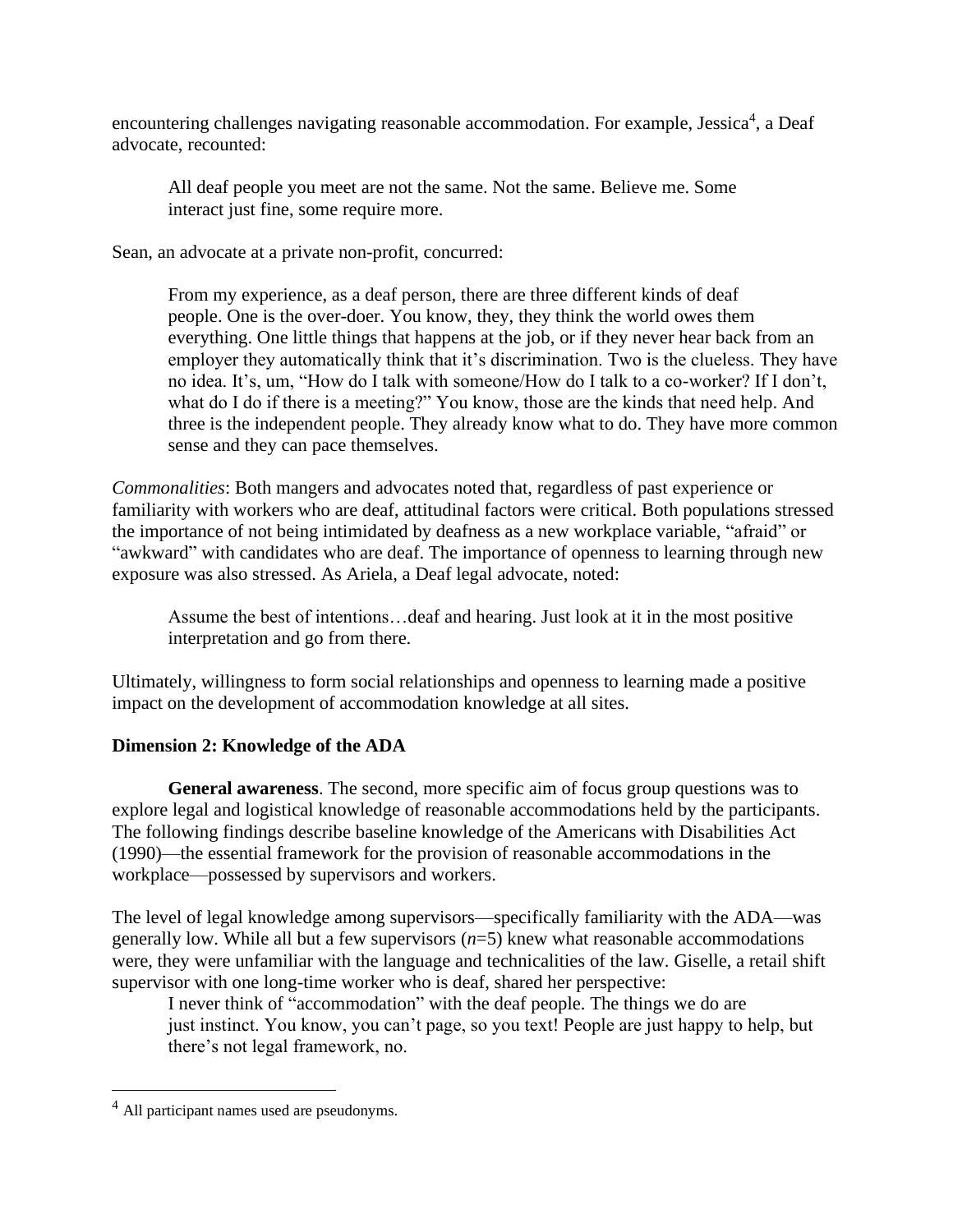Here, again, the social element of cooperation and collegiality in the workplace makes a stronger impression than awareness of uniform legal guidelines. When the components of the ADA were spelled out for one supervisor, she immediately said she knew it as what her corporate office referred to as "best practice" or "consistency." Another said the legal guidelines were familiar to him as they relate to "affirmative action." Yet another reported she was familiar with reasonable accommodations from being trained on the Health Insurance Portability and Accountability Act of 1996. Two management participants reported learning about the ADA through its functional government reporting arm the Equal Employment Opportunities Commission (EEOC) but knew it only by its acronym.

Regarding understanding what makes accommodations "reasonable," most supervisors did not have direct insight nor did they draw from legal language. One store director recalled that accommodation was related to "something that, if provided, anybody could do the majority of the tasks," which is similar to the ADA Title I definition of "qualified individual" as "an individual who, with or without reasonable accommodation, can perform essential functions of the employment position" (ADA, 1990, Section 101).

At several chain retail sites, all reasonable accommodation requests—for everything from pregnancies to back injuries to deafness—are handled entirely by a corporate office. Store supervisors become aware of a request and pass it up the chain. Two supervisors stated that, though they were in charge of implementing accommodations, all costs and invoicing were handled by an off-site corporate office. As such, supervisors have little reason to become familiar with the ADA itself. Chester, a senior supervisor in food services, explained: We just call the home office and they arrange the [ASL] interpreter. You just let them know in advance. They also take care of the invoice. We don't have anything to do with that.

Overwhelmingly, results indicated that supervisors were implementing and understanding reasonable accommodations, but they were unaware of specific stipulations coming out of the ADA. Several supervisors did say that, whether official ADA labels were used or not, all supervisors at their site had familiarity with ADA content. Whether aware of a larger legal context, they understood its relevance to their workplace.

Advocates were, by virtue of their professional and personal experiences, very well-versed in reasonable accommodations as specifically defined by the ADA. Unlike the interviewed supervisors, who had one or two workers who are deaf, advocates reported that working with individuals who are deaf continuously increased their accommodation knowledge. The majority (*n*=11) also worked with other disability areas to which the ADA applies, such as physical and psychiatric disabilities.

Several advocates  $(n=5)$  encouraged workers who are deaf to use specific ADA terminology when requesting accommodations, going so far as to help them write letters to their supervisors using legal language. Unlike supervisors, some advocates  $(n=3)$  stressed the importance of documentation related to reasonable accommodations, especially after casual requests are not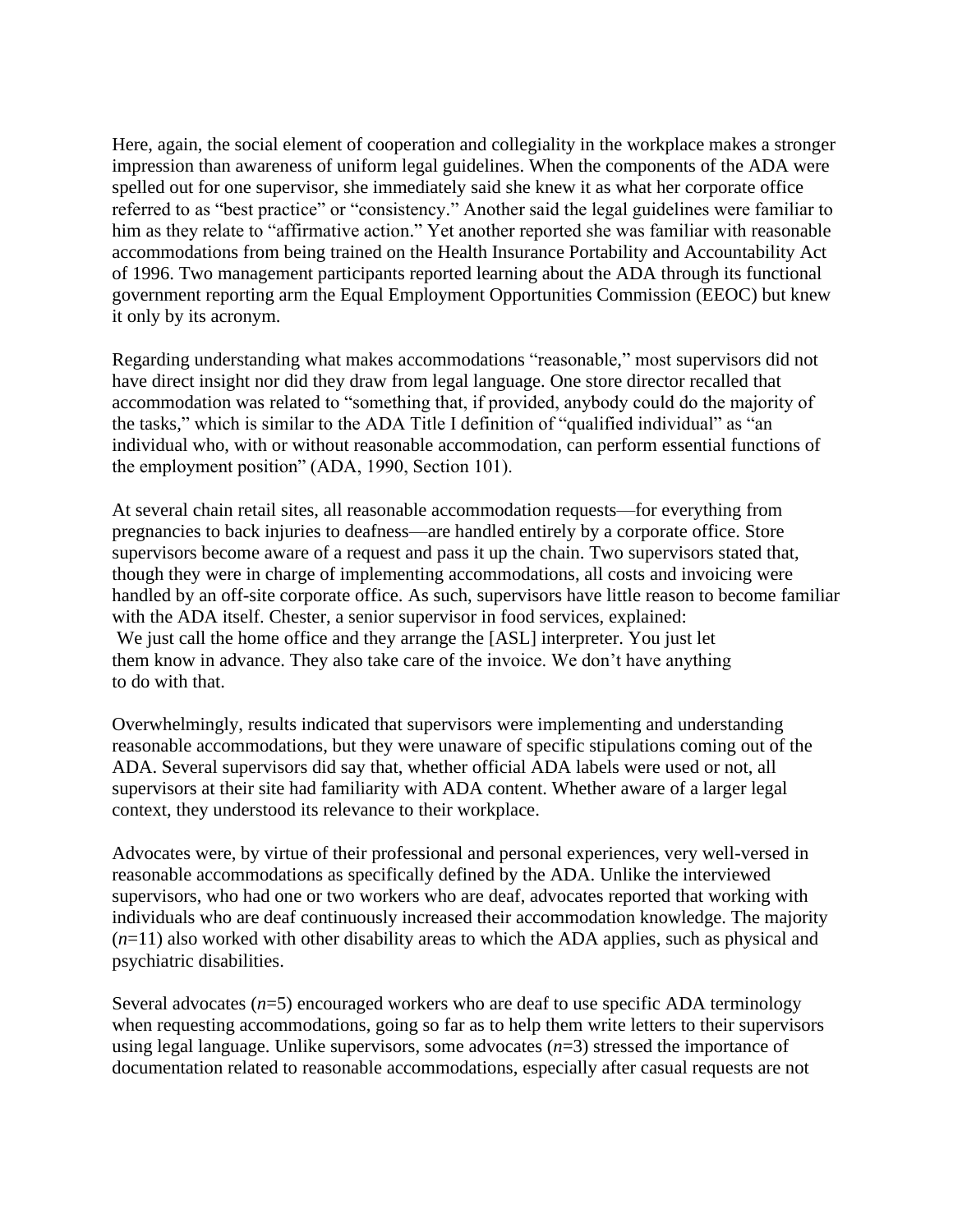granted. Kelly, a counselor and advocate who has been deaf her entire life, articulated this process:

I tend to be general unless the person denies my rights, then I tend to show them the law. If there's no issues, I'm fine just do my best to gesture and get by…but if they start refusing compliance, I will refer to the law.

At the same time, there was a sentiment that legal training should not be overly-prescriptive, as needs and requirements change based on the specificities of the workplace. Despite high levels of legal knowledge, three advocates described their roles as continuously evolving. As Sherry, a nonprofit advocate, put it:

I'm still learning, too. Because it's always changing. There are amendments to the ADA, and people find loopholes, find a way to circumvent. So it's always an ongoing process.

*Commonalities*: To explore the issue of language around reasonable accommodations and ADA issues, a lexical search was conducted on all the focus group transcripts for this study (Table 1.2). Pragmatic words like "learn" and "training" were evenly used by both supervisors and advocates, but words such as "law," "accommodation," and "ADA" arose exponentially more often in advocate focus groups.

|            | <b>Supervisors Mentioned</b> | Advocate mentioned |  |
|------------|------------------------------|--------------------|--|
| Word       |                              |                    |  |
| Law        | 3                            | 34                 |  |
| Legal      |                              | 13                 |  |
| ADA        | 19                           | 38                 |  |
| $Account*$ | 48                           | 111                |  |
| Policy     | 5                            | 2                  |  |
| Reasonable | 7                            | 25                 |  |
| Learn      | 20                           | 36                 |  |
| Train      | 58                           | 56                 |  |
|            |                              |                    |  |

*Table 1.2: Lexical search results for focus group transcripts* 

\* Multiple suffixes of the root word were included in the search (ex: learn, learned, learns, learning).

**Source of reasonable accommodation knowledge.** Most supervisors (*n*=8) stated that, if they received any information at all about reasonable accommodations, it was during their own new employee orientation. Disability accommodations were just one of many topics covered. Supervisors from two sites reported annual refresher courses that were short, computer-based modules accompanied by quizzes. At sites where corporate offices or off-site human resources handled reasonable accommodations, training was usually minimal, and mixed in with other procedural features of employment law.

Generally, however, initial reasonable accommodation knowledge came with the first employee needing accommodation. Generally, when reasonable accommodations mandates have a face and a name, knowledge of and adherence to guidelines is soon to follow. Three supervisors reported that new hires who were deaf were already connected to support services through nonprofit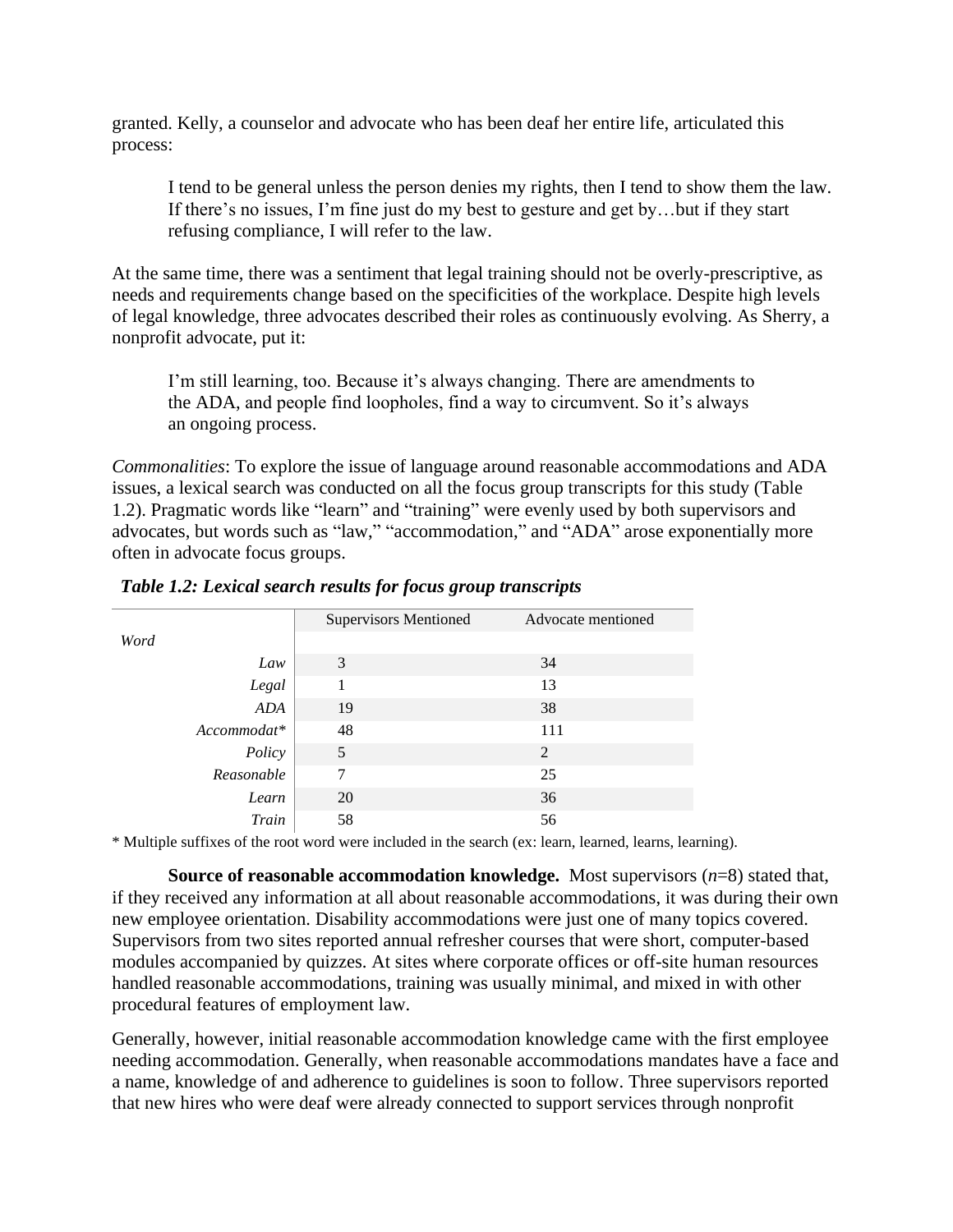agencies for job placement assistance; others made arrangements for themselves with Sign Language interpreting agencies. Both services were a first exposure for supervisors. Retail supervisor Fatema explained:

It started with [a worker who was deaf]. She said she would be bringing a job coach with her. And we said, "That would be great!" And the coach explained the accommodation to us, as far as the services. And how the process worked. And then after that, it always been going back and forth with [the worker] if she needed something.

Other supervisors listed an unusual assortment of sources for their reasonable accommodation knowledge. Among them were news programs, YouTube videos demonstrating signs, sign language vocabulary apps, and, popularly, "Switched at Birth," a fictional ABC Family television show that featured characters who were deaf. One supervisor had taken an ASL class before and learned about Deaf culture and adaptation, but did not feel what she learned was directly applicable to most situations. One retail site had an ADA Assist Line available to employees t advertised in the break room. Two supervisors reported bringing reasonable accommodation questions to higher-up supervisors at other sites, but even they said the occasion almost never arose.

Compared with supervisors, advocates had significantly more formal training. Three participants in the sample had law degrees, and others received formal training in current and past advocacy positions; one worked on a team for 20 years with an attorney who was deaf. For the most part, advocates who were deaf themselves learned from personal experiences in high school, college, and the workforce. As Ariela put it, "Growing up as a deaf person, you become aware of what your rights are."

**Commonalities**. Both supervisors and advocates reported that almost all of their knowledge about reasonable accommodations resulted informally from direct experience. Daily interactions yielded a great deal, while both supervisors and advocates were quick to mention that supervisors are unaware of community-based services offered by advocates. Several agencybased advocates pointed to public vocational rehabilitation services, which are usually provided by the Department of Health and Human Services in each state. Vocational rehabilitation services authorize and deliver the majority of funding and implementation services for reasonable accommodations related to hearing loss. One advocate working as a vocational rehabilitation subcontractor noted,

I think [supervisors] think [advocates] have all this wealth of the money, and we get provide all the services. I don't think they really understand where it comes from or really care to. As long as it's being provided. They don't really invest the time in understanding what our roles are.

When vocational rehabilitation services were mentioned during the study, one supervisor, Scott, expressed surprise: "I never knew such a thing existed". Another said, without knowing that vocational rehabilitation is expressly for these purposes: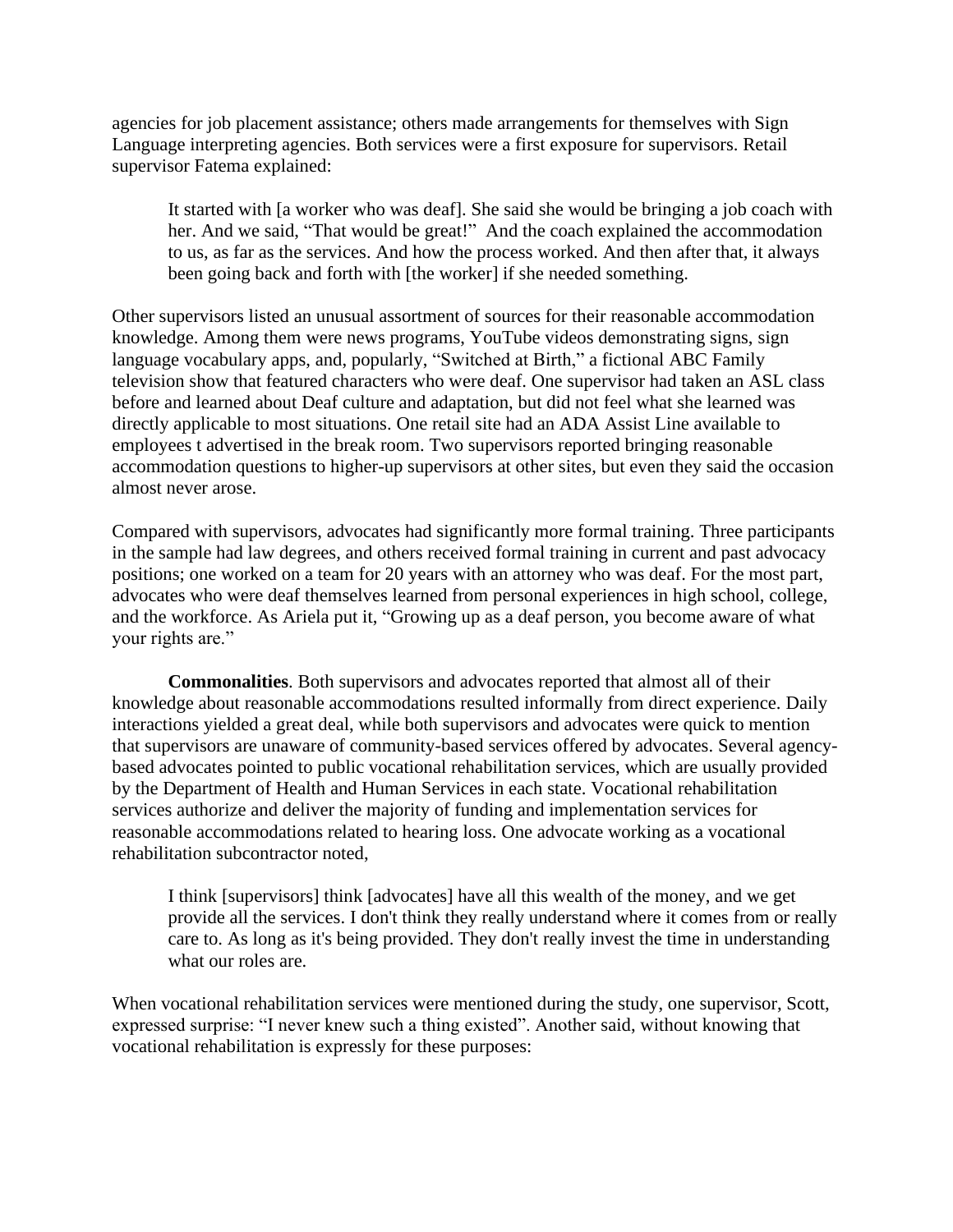It would be nice to have a community-based resource. Either a class, or even just a phone number or service provider to call if you had questions about interpreters or needed to book one.

While the majority of participants endorsed personal exposure and on-the-job experience as the most optimal ways to acquire reasonable accommodation knowledge, supervisors expressed strong receptivity toward connecting with advocates (and formal vocational rehabilitation services), and advocates expressed enthusiasm about offering their services whenever requested.

#### **Costs of Reasonable Accommodations**

No supervisors in the study discussed costs of reasonable accommodations as burdensome or prohibitive. Many mentioned simply referring requests to corporate offices; others were aware of costs and how they were paid but said it fit unproblematically into the budgets of their stores. All requests mentioned by supervisors were approved. One supervisor at a chain grocer, Lupita, said that when ASL interpreter requests for meetings were sent to corporate decision makers,

They just hand us the credit card. Like, "Here's the card," or "Take care of it." So, I think that, you know, it really isn't a thought.

The majority of supervisors simply said reasonable accommodation requests that cost money have never been used at their sites, since creative, cost-free communication solutions were regularly employed. Several remarked, however, that should the need arise, they would "take care of it."

Advocates generally did not view the cost of reasonable accommodations as a barrier in the workplace. They noted that they periodically encountered employers who made assumptions about *potential* costs, but they rarely encountered situations where costs were actually burdensome or employers decline to pay. Lindsay, a vocational rehabilitation contractor, stated:

A lot of employers get lost; it's like they think it's gonna be so expensive, but then it's so simple… I mean some accommodations are just so minor there's no significant cost or impact to the job.

The issue of transitioning from vocational rehabilitation office support to independently providing accommodations was addressed by several advocates. Though most workplaces are unaware of state-based vocational rehabilitation funds available by federal mandate to support workers who are deaf (United States Rehabilitation Act, 1973), those that do get reasonable accommodation costs covered by vocational rehabilitation funds may express disappointment when public monies are discontinued, and they must manage the cost themselves. Advocates reported that the amount of money is almost never cited as challenging; rather, it is just a bit of a shock when they suddenly have to request and coordinate accommodations without assistance.

Despite costs being heralded by past research as a major barrier to the employment of deaf and disabled individuals, neither supervisors nor advocates cited it as a significant issue. Supervisors often never dealt with it, either because the types of accommodation they used were free, or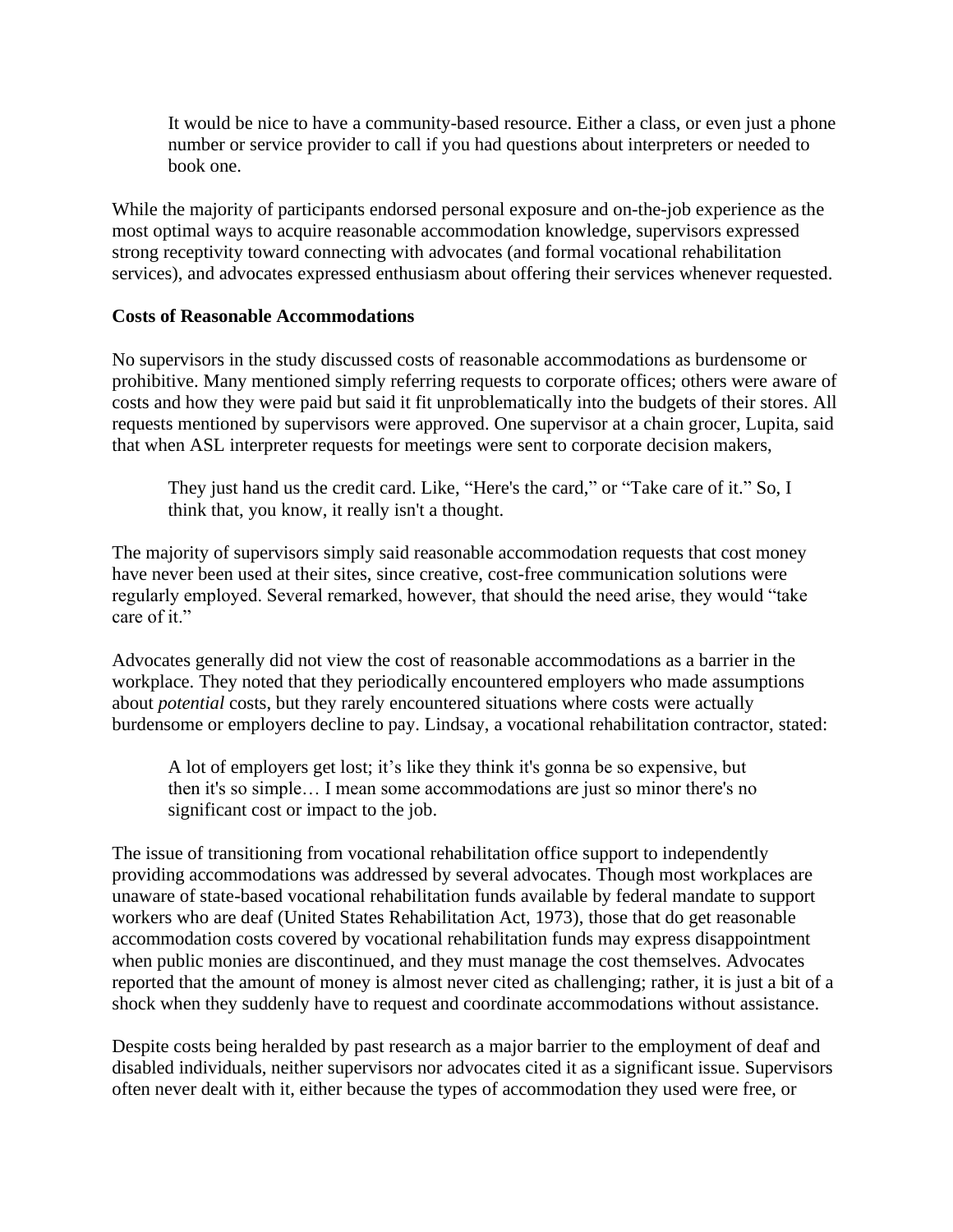because their corporate offices handled them entirely. Various advocates (*n*=4) noted that, in the context of larger business operations, occasional reasonable accommodation costs presented no significant financial burden, especially for chain retailers and restaurants.

# **Dimension 3: Reasonable Accommodation Uses and Innovations**

The third dimension of focus group questions was collection of data on knowledge gained through implementation of reasonable accommodations. The following describes how participants used reasonable accommodations and the lessons learned through on-the-job adaptations and innovations.

While some believe that the use of an ASL interpreter is considered a primary reasonable accommodation utilized by deaf workers, supervisors reported a wide range of simple, effective, cost-free communication strategies employed in the workplace. The physical, repetitive nature of retail and food service work (e.g. shelving, organizing, cataloging, cleaning) may have made these strategies possible in ways that would not work in other industries. Among the most common were note writing, gesture, physically demonstrating tasks, speechreading, and the use of smartphones (both for texting and for finding videos of ASL signs). A few supervisors (*n*=5) reported that the deaf workers themselves taught colleagues and supervisors basic signs, and some work sites even created their own signs for specific people, equipment, and tasks. Two reported that deaf workers wore pins beneath their name badges indicating that they were deaf to alert customers. In general, the participants reported a great deal of improvisation took place when it came to reasonable accommodation provision. Two shift supervisors at different retailers echoed this sentiment:

Toya: Sometimes I'll page over the intercom, "Bring me [worker who is deaf]" and someone will go and get him for me. The other team members don't mind. Sometimes we forget and page him over the intercom anyway [laughs].

Samantha: We're just going. Just like, hey, a team member needs this, whatever to make them comfortable, I think we just do it. We don't really think twice about it.

While improvisation and simple strategies likely would not work equally well across employment sectors—particularly those with a high level of interpersonal dialog or reading and writing—they indeed have found success in the retail environment.

Advocates generally agreed that creative solutions for reasonable accommodations were often more practical and effective than resorting to more formal modifications. They encourage supervisor-worker communication through writing, gesture, and the use of technology. Several (*n*=3) used the term "thinking outside of the box" to describe their general approach to reasonable accommodation training and education, as illustrated in an anecdote from Deaf advocate Sean:

"Oh! I didn't think of that!" That's what supervisors would say. I would often educate them on how to communicate with the deaf person using gesture. For example, if you wanted them to pick up a cup. How would you pick up a cup to drink? They would grab a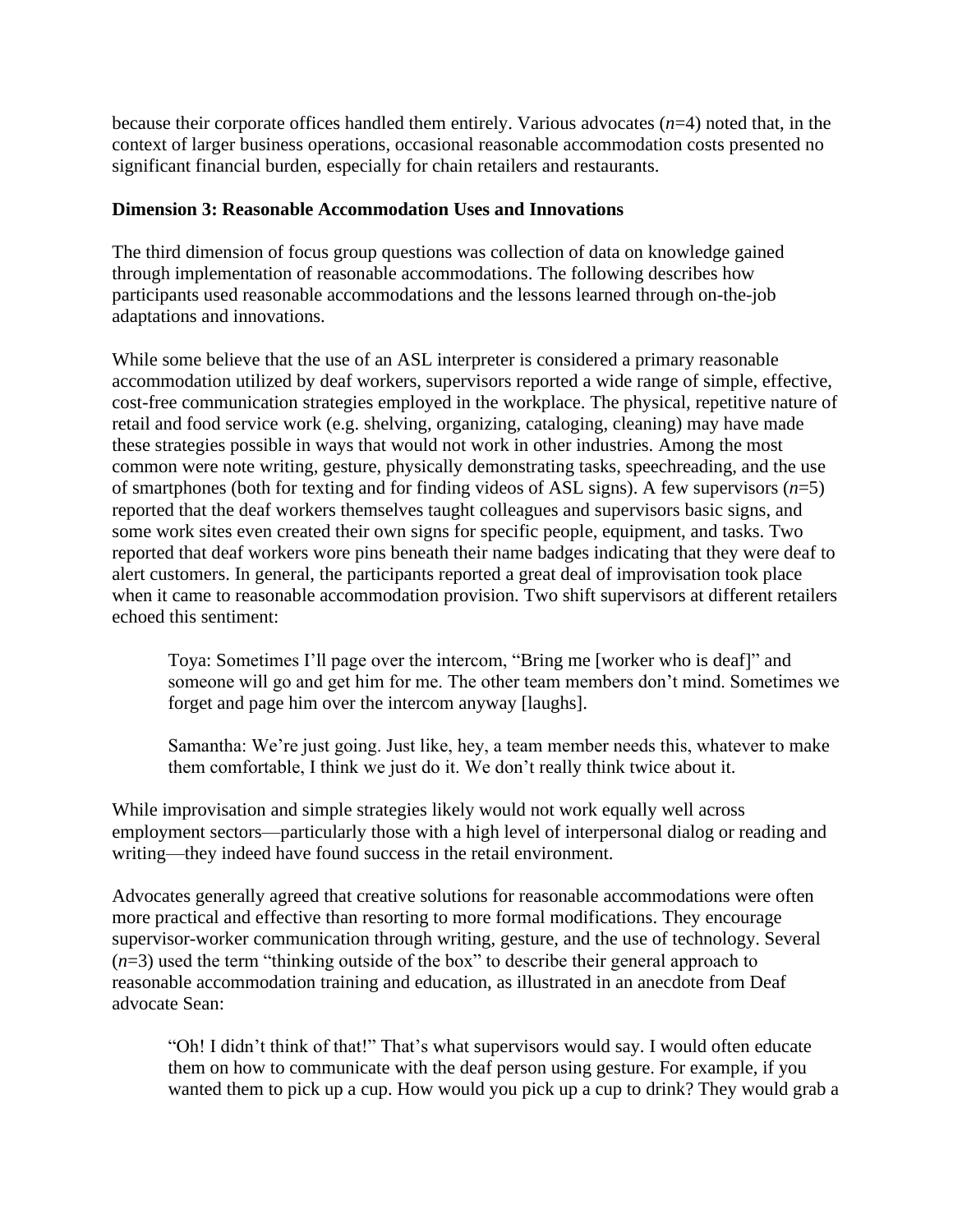cup and put it to their mouth. And I'm like, "there you go! You just learned your first word language. Sign language!" So, I always think of something that's very simple and that applies to the work. And they like those ideas.

Unlike supervisors, advocates did stress caution around assuming that an informal reasonable accommodation is effective. While supervisors reported things were "smooth" if they did not receive feedback from workers who were deaf, several advocates mentioned that workers who are deaf were often intimidated about sharing concerns when an accommodation was less than sufficient. They noted experiences where this lack of self-advocacy led to problems with job performance and even job loss and stressed that supervisors should be aware that workers who are deaf might actually want a more formal reasonable accommodation but are too afraid to request it.

*Commonalities*: Both supervisors and advocates acknowledged that the overwhelming majority of reasonable accommodations provided in the workplace are simple, creative, and informal. They encouraged employing these modifications whenever possible but acknowledged that more formal accommodations like ASL interpreters and transcription services might be needed at times. A key theme with both groups was striking a balance between having high levels of confidence in workers who are deaf while being vigilant about when accommodation may not be optimally meeting a need.

In summary, distinct differences were found between supervisors and advocates regarding knowledge of reasonable accommodations. Supervisors, in general, had low exposure to individuals who were deaf before their current work situation, and while they had a strong functional understanding of reasonable accommodations, they were less familiar with legal guidelines and terminology put forth by the ADA. In contrast, advocates were members of the Deaf community and/or had high levels of exposure to deafness, and possessed a more formal, legally-based knowledge of reasonable accommodations. Regarding perspectives and priorities on how to implement reasonable accommodations, however, supervisors and advocates had a great deal in common, such as endorsing the same functional strategies and sharing many of the same ideas.

#### **Discussion**

The findings of this study shed light on knowledge possessed by supervisors and advocates about reasonable accommodations for deaf workers. In general, functional strategies and casual adaptations were discussed far more often than the fine points of legal definitions and ADA guidelines.

#### **Attitudes and Social Relationships Support RA**

Advocates generally stressed how much easier accommodation becomes when both individuals who are deaf and individuals who are hearing connect on a personal level. Supervisors overwhelmingly concurred that reasonable accommodations became easier as team members became more familiar with each other. They shared many anecdotes about daily greetings, inside jokes, and general friendly rapport. Relationships, as such, became a tool that helped supervisors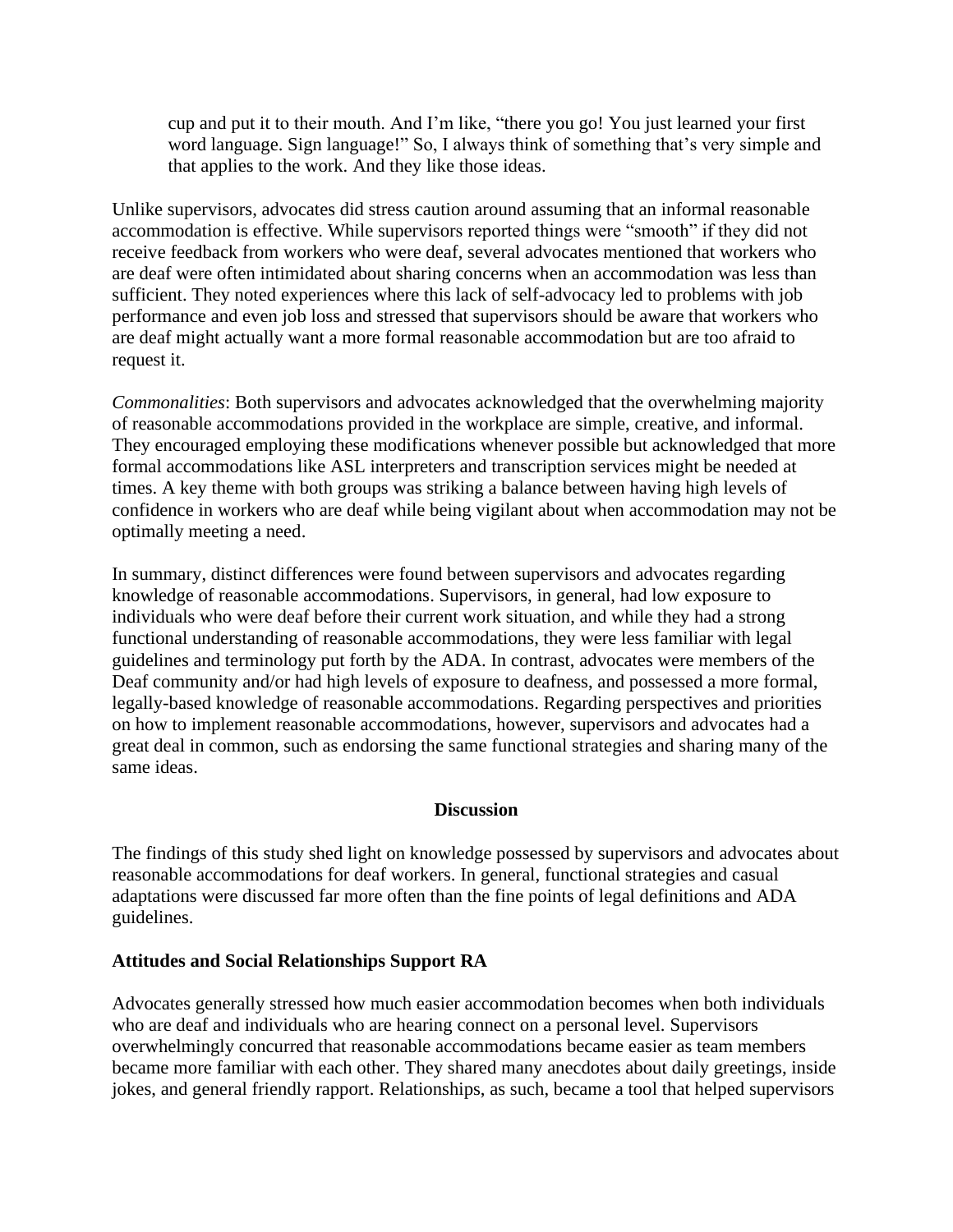meet worker needs even when their legal training on reasonable accommodations was limited. Even those who initially expressed reticence about interacting with a worker who is deaf came to hold the individual in high regard, and did not mind using daily, informal accommodation. The fact that both advocates and supervisors affirmed that, with a little modification, workers who are deaf are productive and loyal suggests that social factors extending beyond legal reasonable accommodation training were at play.

Interpersonal exposure and regular use of reasonable accommodations seemed to remove a great deal of stress from the working environment. Reasonable accommodations become an unconscious part of the routine, and workers who are deaf become fully assimilated with every other worker. A comment from one supervisor, Scott, encapsulated this idea: My guy, he's got what it takes, he just can't hear. So big deal. You know? If that's all I have to do to keep a good employee, that's cool.

Open-mindedness and willingness appear to be more important to the successful use of reasonable accommodations than any amount of specific ADA knowledge or training. Advocates want supervisors to be open-minded about giving reasonable accommodations a try, and supervisors want to expand the culture of willingness to their retail and food service peers, stressing that anyone can get accustomed to small workplace changes. Both groups agreed that pushback against the idea of reasonable accommodations is always counter-productive. Interestingly, though age was not a variable specifically explored in this study, advocates found open-mindedness to be more common among younger supervisors than older ones. This may be because the increase in mainstreaming of students who are deaf and students with disabilities in the American public education system since the 1990s has led to greater exposure for hearing, non-disabled individuals. Ideas about diversity in general have become more widespread with the pervasiveness of social media, which may also contribute to open-mindedness. Supervisors agreed that attitude and willingness were critical but felt that it also hinged on the character and personality of individual supervisors. In any case, social connection superseded procedural training in nearly every situation.

# **Legally-Centered Training May Not Be Necessary**

There are many examples in the disability advocacy arena of the ADA being the only means of enforcing workers' rights to reasonable accommodations. In this study, however, supervisors largely did not receive a great deal of formal training on the specificities of the ADA. Even advocates in the study reported relying primarily on their own professional experiences rather than workshops they had taken. The curious presence of reasonable accommodations without formal training raises questions not only about the utility of legal training, but about the utility of social factors (e.g. relationships, open-mindedness, pragmatism). If the former is not present, can the other take its place? If neither is present, will the reasonable accommodation rights of workers be denied?

When informal reasonable accommodation is ineffective or requests for reasonable accommodations in the workplace are denied, relying on the legal provisions of the ADA is the best—and often, the only—recourse. However, it is worth exploring whether socially-driven, site-specific problem solving accomplishes similar outcomes to submitting documentation of the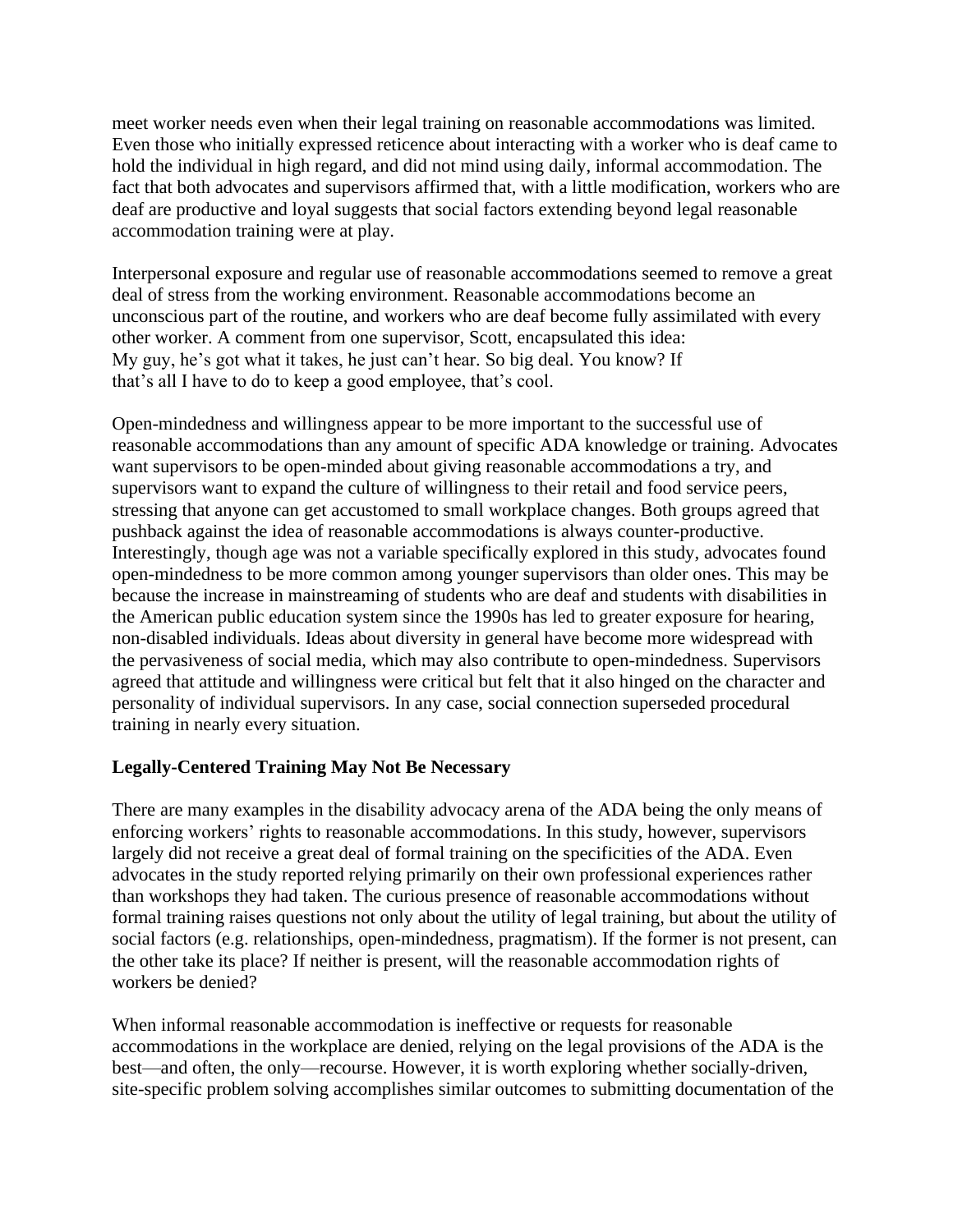letter of the law. Technically, informal reasonable accommodations are formal reasonable accommodations, in that the only thing the ADA specifies is that accommodation enables "effective communication" (ADA, 1990, Title II). Thus, training mangers to implement simple changes is the same as asking them to comply with reasonable accommodations as specified by Title III of the ADA. If supervisors do not know the best way to contract ASL interpreters but choose to learn ASL themselves, advocates might affirm that the outcome is the same so long as the worker who is deaf finds this support effective.

The primary risk with advocates recommending social or informal accommodation strategies in lieu of formal ADA training is that employers and supervisors may start to devalue the ADA. The law is the only enforceable method of assuring reasonable accommodations, and without this powerful precedent, workers may struggle and supervisors may be open to potential litigation. The key, then, is developing advocacy approaches that incorporate both legal and social information.

# **Site-Specific, Person-Specific Learning Is Key**

To address the idea of combining legal and social approaches, one major idea borne out by the results of this study is site-specificity. Every worker is unique, and every workplace is also unique. Workers and supervisors possess personalities and relationships that help them solve problems in ways that can be neither pre-planned or prescribed. The ADA, like most legal documents, is a set of enforceable rules subject to variable interpretations and circumstances. It is left intentionally vague in order to navigate innumerable unpredictable situations. Supervisors in this study provided a great deal of anecdotal information about how reasonable accommodations functions in their own work environments, mostly discussing the habits and personality traits of their workers who were deaf. Advocates provided anecdotes on how they trained supervisors to respond to the specific worker they were assisting, in relation to the site-specific tasks they needed to perform.

Adaptation to specific environments and different needs of workers who are deaf makes sitespecific education necessary. In lieu of creating materials educating supervisors about the ADA in general, training should involve site-specific, hands-on, employee-led guidance. Indeed, findings suggest that without site-specific knowledge and suggestions from stakeholders (hearing supervisors and workers who are deaf), effective accommodation might not be possible.

# **Study Limitations**

This study had several limitations. Because individuals who are deaf comprise a relatively lowincidence population and are under-represented in the American workforce, the sample size was relatively small. Low-incidence populations also tend to have relatively few subject matter experts. As such, the researcher was known to several participants from previous contexts. Their familiarity with each other may have impacted the nature of responses to focus group questions or impacted their willingness to participate in the study.

Additionally, social desirability may have impacted the sample, skewing it moderately toward supervisors who have had positive experiences with accommodating workers who are deaf. No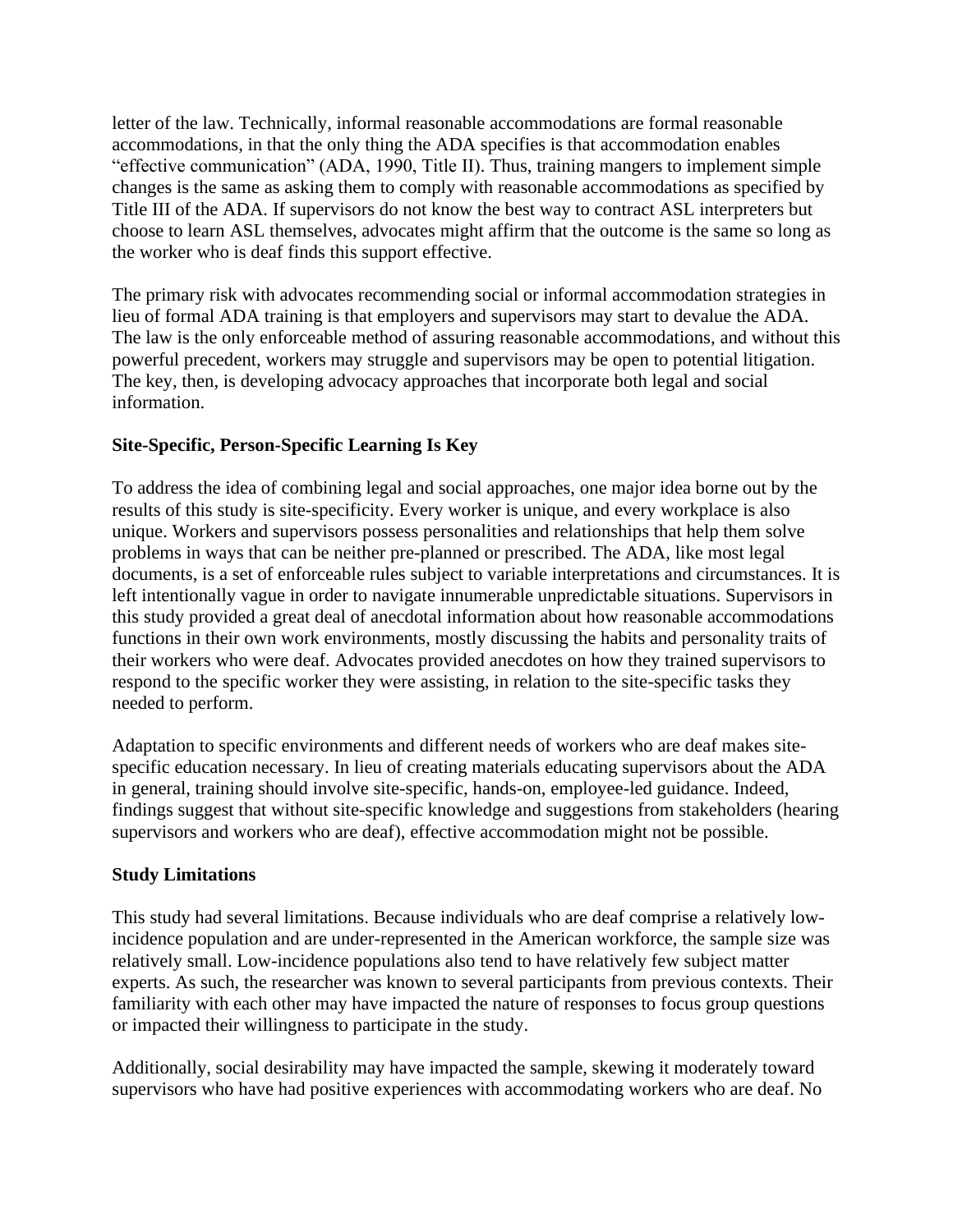participants in the sample mentioned ADA complaints filed internally or with the EEOC. Workers and supervisors scathed by unsuccessful attempts at reasonable accommodations are less likely to have consented to participate. Furthermore, the focus group questions themselves were open-ended and general (Appendices A and B). No question in the protocol explicitly asked about breakdowns and failures in the accommodation process. In this way, the study does not fully encompass the spectrum of challenges faced by workers who are deaf.

## **Recommendations for Future Research and Practice**

Future research and practitioner intervention in the area of reasonable accommodation knowledge should involve direct contact between advocates and supervisors, and should be tailored to specific work sites and worker characteristics. Different as they may be, descriptive data articulating site-specific strategies can guide advocates in development of reasonable accommodation training and assistance strategies. Conversely, a quantitative study to collect data across all locations of a corporate entity might also provide insight on issues of reasonable accommodation knowledge. As many participants mentioned the involvement of corporate offices with separate human resources branches, it would also be valuable to collect data from corporate employees tasked with providing/paying for reasonable accommodation at various branches.

Effective advocacy strategies must involve both legal and social information so that reasonable accommodations are organically generated and practical. Above all, opportunities for individuals who are deaf and individuals who are hearing to connect meaningfully and address workplace challenges collectively should be created.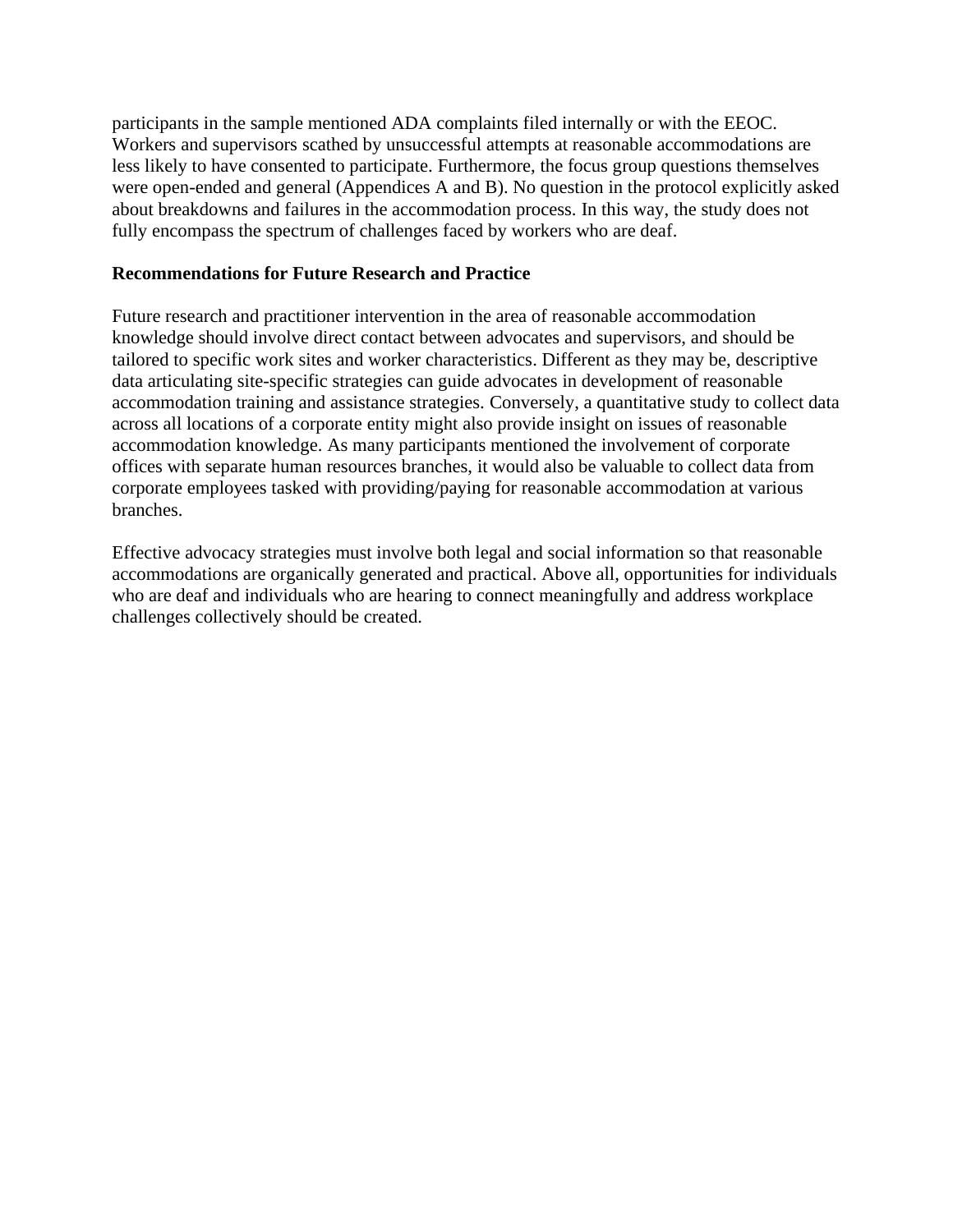#### **References**

Americans with Disabilities Act of 1990, Pub. L. No. 101-336, 104 Stat. 328 (1990).

- Carnevale, A. P., Smith, N., & Strohl, J. (2010). *Help wanted: Projections of job and education requirements through 2018*. Lumina Foundation.
- Capella, M. E. (2003). Comparing employment outcomes of vocational rehabilitation consumers with hearing loss to other consumers and the general labor force. *Rehabilitation Counseling Bulletin, 47*(1), 24-33. doi: 10.1177/00343552030470010401.
- Charmaz, K. (2001). Grounded theory. In R. M. Emerson (Ed.), *Contemporary field research: Perspectives and formulations* (2nd ed.). Prospect Heights, IL: Waveland Press.
- Christensen, K. M., & Delgado, G. L. (Eds.) (1993). *Multicultural issues in deafness*. White Plains, NY: Longman Publishing Group.
- Copeland, J. (2007). *The influence of disability on the workplace: An assessment of employer attitudes toward people with disabilities and the Americans with Disabilities Act*. (Published doctoral dissertation). Retrieved from ProQuest Dissertations and Theses Database (UMI No.3268598).
- Corbin, J., & Strauss, A. (2008). *Basics of qualitative research*. Thousand Oaks, CA: Sage.
- Cornell University Employment and Disability Institute (2018). *Disability Statistics*. Retrieved from [http://www.disabilitystatistics.org/reports/acs.cfm?statistic=2.](http://www.disabilitystatistics.org/reports/acs.cfm?statistic=2)
- Denney, R. M., Aten, J. D., & Leavell, K. (2011). Posttraumatic spiritual growth: a phenomenological study of cancer survivors. *Mental Health, Religion & Culture, 14*(4), 371-391. doi:10.1080/13674671003758667.
- Dong, S., MacDonald-Wilson, K. L., & Fabian, E. (2010). Development of the reasonable accommodation factor survey: Results and implications. *Rehabilitation Counseling Bulletin, 53*(3), 153-162. doi: 10.1177/0034355210364060.
- Dowler, D. L., & Walls, R. T. (1996). Accommodating specific job functions for people with hearing impairments. *Journal of Rehabilitation*, 62, 35-43.
- Friedner, M. (2013). Producing "Silent Brewmasters": Deaf workers and added value in India's coffee cafés. *Anthropology of Work Review, 34*(1), 39-50. doi: 10.1111/awr.12005.
- Gergen, K. J., McNamee, S., & Barrett, F. J. (2001). Toward transformative dialogue. *International Journal of Public Administration, 24*(7-8), 679-707.

Giangreco, M. F. (2000). Related services research for students with low-incidence disabilities: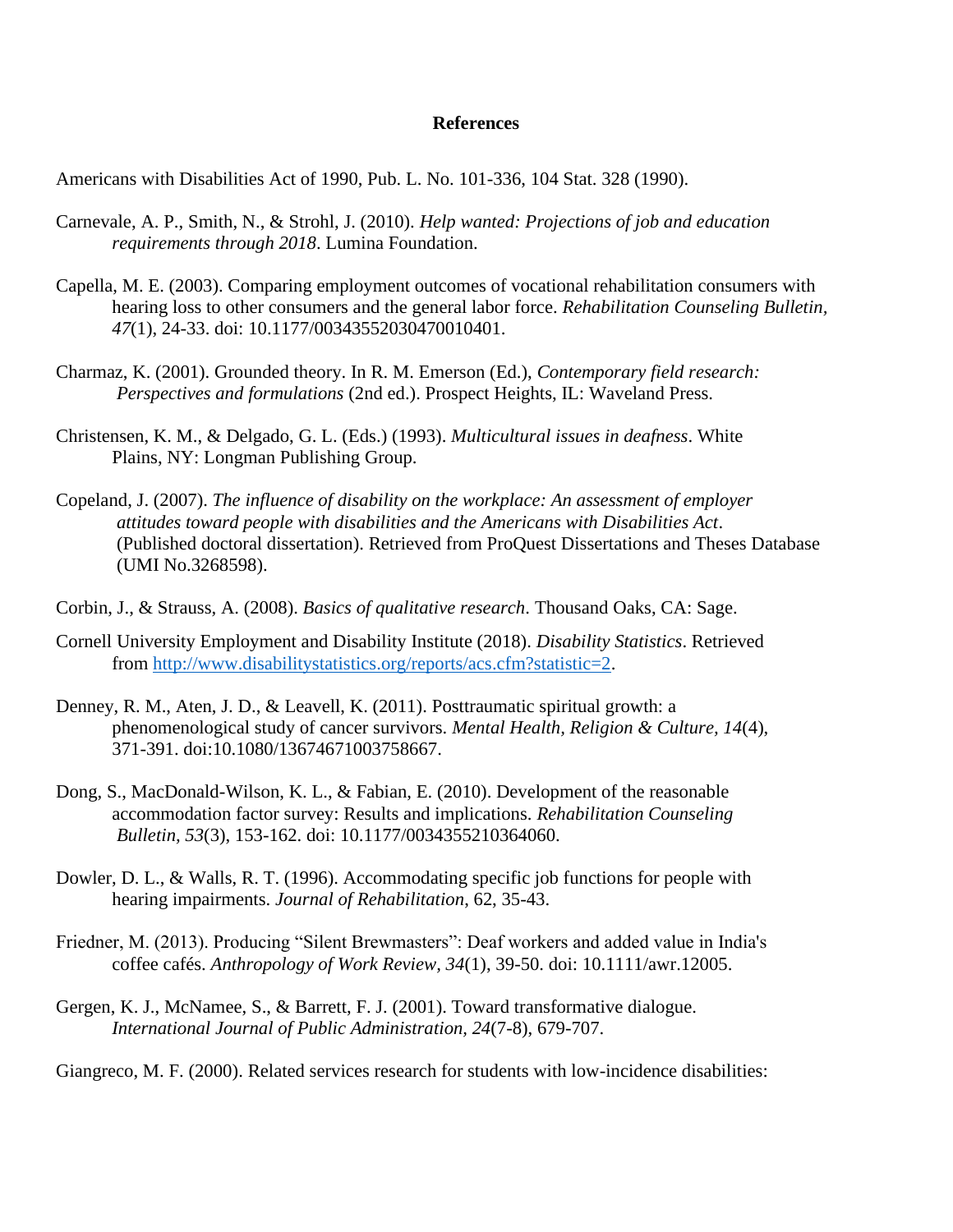Implications for speech-language pathologists in inclusive classrooms. *Language, Speech, and Hearing Services in Schools, 31*(3), 230-239.

- Goffman, E. (1963). *Stigma: Notes on the management of spoiled identity*. Englewood Cliffs, NJ: Prentice-Hall.
- Hagner, D. & Cooney, B. (2003). Building employers' capacity to support employees with severe disabilities in the workplace. *Work, 21*(1), 77–82.
- Haynes, S., & Linden, M. (2012). Workplace accommodations and unmet needs specific to individuals who are deaf or hard of hearing. *Disability and Rehabilitation: Assistive Technology, 7*(5), 408-415. doi: 10.3109/17483107.2012.665977.
- Jasper, C. R., & Waldhart, P. (2013). Employer attitudes on hiring employees with disabilities in the leisure and hospitality industry: Practical and theoretical implications. *International Journal of Contemporary Hospitality Management, 25*(4), 577-594. doi: 10.1108/09596111311322934.
- Lai, L. S., & To, W. M. (2015). Content analysis of social media: A grounded theory approach. *Journal of Electronic Commerce Research, 16*(2), 138.
- Link, B., & Phelan, J. (2001). Conceptualizing stigma. *Annual Review of Sociology*, *27*, 363- 385.
- Marshall, C., & Rossman, G.B. (2006). *Designing qualitative research* (4th ed.). Thousand Oaks, CA: Sage.
- Matejkovic, J. E., & Matejkovic, M. E. (2008). What is reasonable accommodation under the ADA-not an easy answer; rather a plethora of questions. *Mississippi College Law Review*, *28*, 67.
- New Zealand Business. (2015). Making the deaf community heard in business. *NZ Business, 29*(5), 56-57.
- Padden, C., & Humphries, T. (1988). *Deaf in America: Voices from a culture*. Cambridge, MA: Harvard University Press.
- Paez, P. (2010). *Training methods and topics for hospitality employees with disabilities: Supervisors' attitudes and perceived knowledge*. (Doctoral Dissertation). Retrieved from Iowa State University capstones, theses, and dissertations digital repository. (11455)
- Rosengreen, K. M., & Saladin, S. P. (2010). Deaf workers prioritized workplace expectations: A qualitative study. *Journal of the American Deafness and Rehabilitation Association, 43*(3).
- Saldaña, J. (2015). *The coding manual for qualitative researchers*. Thousand Oaks, CA: Sage.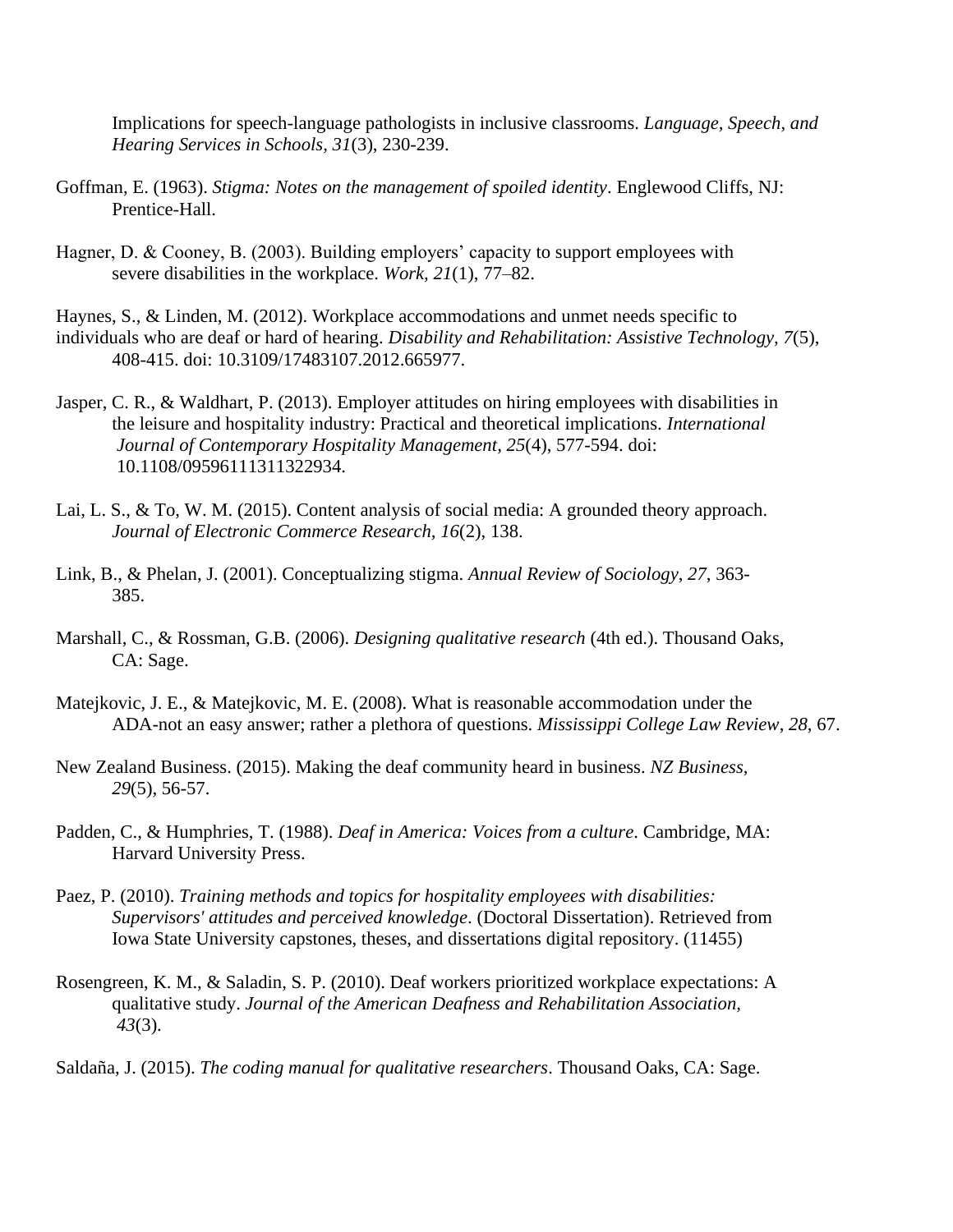- Sheridan, M., & White, B. (2013). Deaf and hard of hearing people. *Encyclopedia of Social Work*. National Association of Social Workers and Oxford University Press. doi: 10.1093/acrefore/9780199975839.013.100.
- Southall, K., Jennings, M. B., & Gagné, J. P. (2011). Factors that influence disclosure of hearing loss in the workplace. *International Journal of Audiology, 50*(10), 699-707. doi: 10.1037/t53513-000.
- Stokar, H. (2017). Deaf workers in restaurant, retail, and hospitality sector employment: Harnessing research to promote advocacy. *Journal of Social Work in Disability and Rehabilitation, 16*(3-4), 204-215. doi: 10.1080/1536710X.2017.1372237.
- Stokar, H., & Orwat, J. (2018). Hearing managers of deaf workers: A phenomenological investigation in the restaurant industry. *American annals of the deaf, 163*(1), 13-34. doi: 10.1353/aad.2018.0009.
- United States Department of Commerce, Bureau of the Census. (2017). *American Community Survey: 2017: One-year Estimates*. Retrieved from: [http://dataferrett.census.gov.](http://dataferrett.census.gov/)
- United States Department of Labor Bureau of Labor Statistics. (2016). *Persons with a disability: Labor force characteristics-2015*. Washington D.C. Retrieved from: [www.doleta.gov.](http://www.doleta.gov/)
- Yang, L. H., Kleinman, A., Link, B. G., Phelan, J. C., Lee, S., & Good, B. (2007). Culture and stigma: Adding moral experience to stigma theory. *Social Science and Medicine, 64*(7), 1524-1535.
- Zahari, M. S. M., Yusoff, N. M., Jamaluddin, M. R., Radzi, S. M., & Othman, Z. (2010). The employability of the hearing impaired graduates in Malaysia hospitality industry. *World Applied Sciences Journal, 10*, 126-135.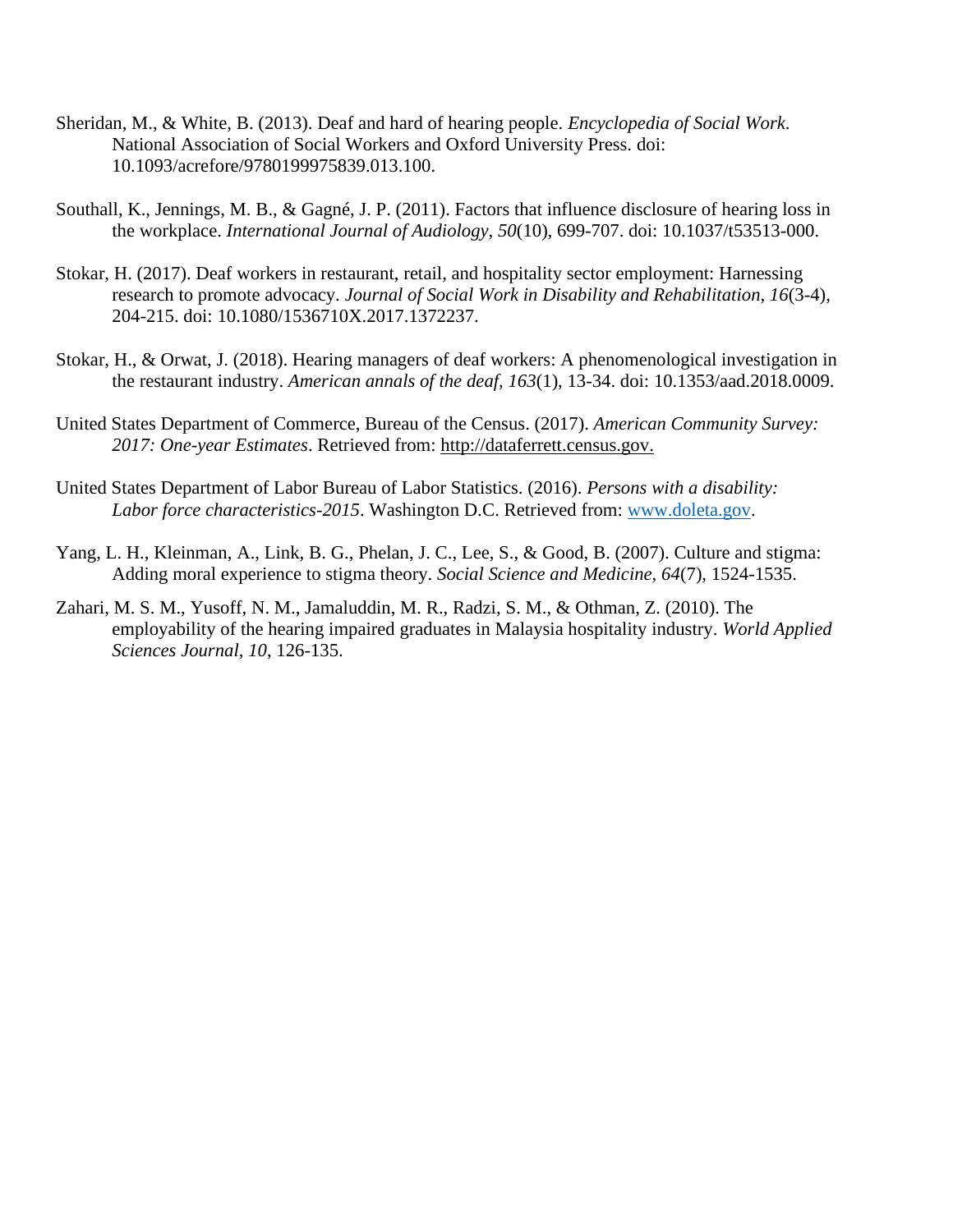#### Appendix A

#### Supervisor Focus Group Question Protocol

- 1. What is your general experience working with a deaf *employee*?
- 2. What is your general experience with other *employees* with disabilities?
- 3. What is your general experience with *customers/guests* with disabilities or hearing loss?
- 4. What do you know about the Americans with Disabilities Act (ADA)?
- 5. When you think of it most generally, how do you define "reasonable accommodation"?
- 6. How, if at all, were you educated about reasonable accommodation in the workplace?
- 7. What is your experiences with advocates and trainers who assist deaf individuals?
- 8. What things do you find easy about providing accommodation for deaf workers
- 9. What things do you find challenging about providing accommodation for deaf workers?
- 10. Please share your thoughts about *costs* of accommodation.
- 11. When you're not sure what to do in an accommodation situation, what/whom do you consult?
- 12. Do you communicate with your deaf worker(s) about reasonable accommodation?
- 13. What resources would be helpful for you to improve knowledge of reasonable accommodation for deaf workers?
- 14. Anything else you would like to share on this topic?